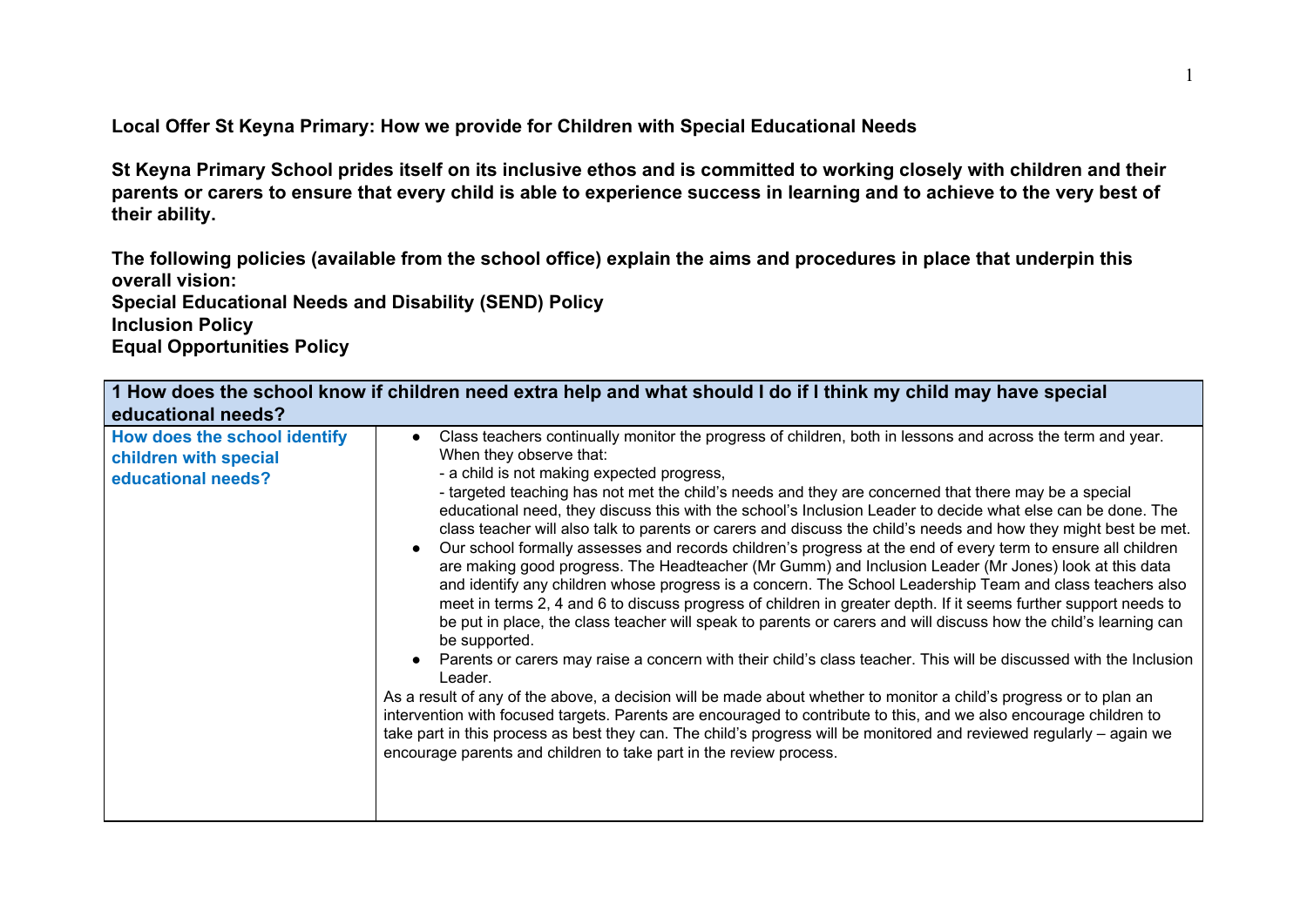| How will I be able to raise any<br>concerns I have?                                           | The best person to approach in the first instance is your child's teacher. He or she will know your child and<br>$\bullet$<br>how they learn – you can discuss your concerns and decide whether more support is needed and how this<br>might be put in place.<br>If your child's needs are more complex (he or she may, for example, have a diagnosis of a condition, or may<br>have a number of different needs), the Inclusion Leader will be able to discuss with you the nature of your<br>child's needs and how they can be met to provide the best chance of success in learning.<br>The Inclusion Leader works closely with a number of different agencies, such as Speech and Language<br>Therapists, paediatricians, Occupational Therapists, etc. and will be able to work with you and any other<br>professionals who are also caring for your child. |
|-----------------------------------------------------------------------------------------------|------------------------------------------------------------------------------------------------------------------------------------------------------------------------------------------------------------------------------------------------------------------------------------------------------------------------------------------------------------------------------------------------------------------------------------------------------------------------------------------------------------------------------------------------------------------------------------------------------------------------------------------------------------------------------------------------------------------------------------------------------------------------------------------------------------------------------------------------------------------|
| How will the school let me<br>know if they have any<br>concerns about my child's<br>learning? | Your child's class teacher will discuss your child's needs with you at a parents' evening or at any other time<br>$\bullet$<br>when concerns have been raised. You will be able to share any concerns you may have and the teacher will<br>decide with you whether a personal learning plan is needed.<br>If after targeted teaching has been in place and progress remains a concern, the class teacher will raise this<br>$\bullet$<br>with the Inclusion Leader. You will be invited to discuss your child with them.<br>If your child's needs are complex, regular meetings may be held so that progress can be monitored and<br>appropriate provision put in place.                                                                                                                                                                                         |
| 2 How will the school support my child?                                                       |                                                                                                                                                                                                                                                                                                                                                                                                                                                                                                                                                                                                                                                                                                                                                                                                                                                                  |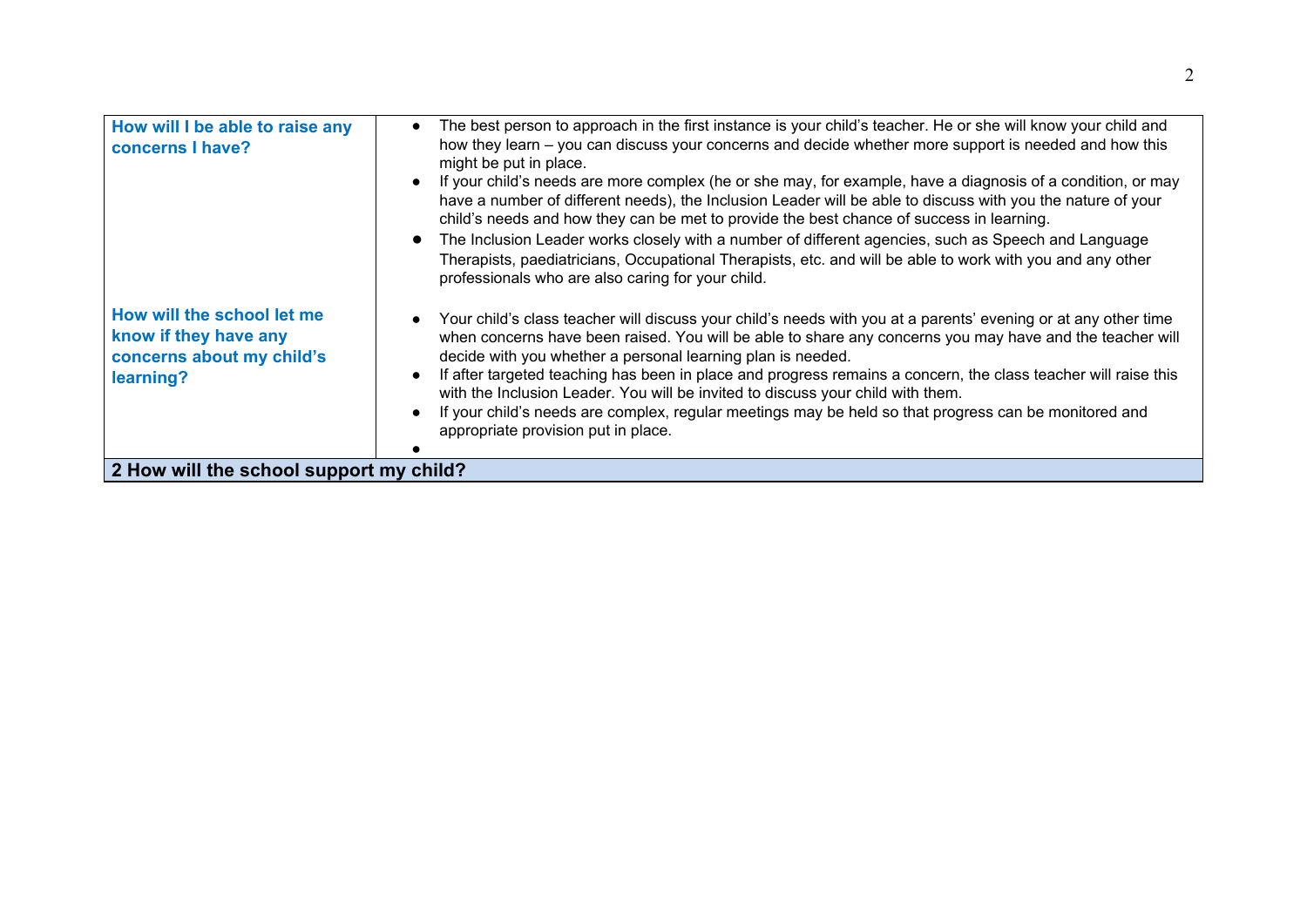| How will my child be<br>supported?                                     | A personal learning plan will be drawn up that focuses on your child's individual needs. This plan will outline<br>$\bullet$<br>targets to work towards and strategies for supporting your child to achieve those targets. The class teacher,<br>Inclusion Leader, you and your child will all work together to set up this plan. The plan will be reviewed<br>regularly so that your child's progress can be carefully monitored.<br>If your child has more complex needs, a pupil inclusion plan may also be drawn up - this details your child's<br>individual needs and what steps the school needs to take to ensure that he or she is able to feel included in<br>school. These plans are reviewed yearly, unless there is a sudden change in your child's needs. |
|------------------------------------------------------------------------|-------------------------------------------------------------------------------------------------------------------------------------------------------------------------------------------------------------------------------------------------------------------------------------------------------------------------------------------------------------------------------------------------------------------------------------------------------------------------------------------------------------------------------------------------------------------------------------------------------------------------------------------------------------------------------------------------------------------------------------------------------------------------|
| Who will be working with my<br>child and how often?                    | Your child may only need extra support in class and may be supported through small group work with the<br>class teacher or a teaching assistant. Your child may need a short period of one to one or small group support<br>in addition to class teaching to address gaps in learning or to access targeted intervention programmes. The<br>class teacher will direct this work and can discuss it with you - it will also be detailed in your child's personal<br>learning plan.                                                                                                                                                                                                                                                                                       |
|                                                                        | If you or the school has asked for the advice of another agency (e.g. Educational Psychologist, Speech and<br>Language Therapist, School Nurse, etc.), your child may also meet or work with these professionals. You will<br>have an opportunity to meet these professionals too.                                                                                                                                                                                                                                                                                                                                                                                                                                                                                      |
|                                                                        | If your child has more complex needs, he or she may have an increased amount of support from a teaching<br>assistant in the classroom and for one to one or small group work. The Inclusion Leader and the class teacher<br>will oversee this provision, work with you and your child to review progress regularly and make decisions with<br>respect to any further support that might be needed.                                                                                                                                                                                                                                                                                                                                                                      |
| What are the roles of the<br>people in school who support<br>my child? | You and your child are important members of the team who will work to provide the support your child needs. Other<br>members of this team are:                                                                                                                                                                                                                                                                                                                                                                                                                                                                                                                                                                                                                          |
|                                                                        | Class teacher (can be contacted by telephoning or visiting school to make an appointment)<br>Responsibilities:                                                                                                                                                                                                                                                                                                                                                                                                                                                                                                                                                                                                                                                          |
|                                                                        | • To ensure that all children have access to good / outstanding teaching and that the curriculum is adapted to<br>meet your child's needs.                                                                                                                                                                                                                                                                                                                                                                                                                                                                                                                                                                                                                              |
|                                                                        | Check on the progress of children and identify, plan and deliver any additional help they might need.<br>Write up personal learning plans and share and review these with parents and children                                                                                                                                                                                                                                                                                                                                                                                                                                                                                                                                                                          |
|                                                                        | Ensure all members of staff working with a child are aware of his or her individual needs<br>Ensure the school's Special Educational Needs and Disability (SEND) policy is followed in the classroom and<br>for all the pupils they teach with SEN and/or disabilities.                                                                                                                                                                                                                                                                                                                                                                                                                                                                                                 |
|                                                                        | Inclusion Leader and Special Educational Needs and Disability Co-ordinator (SENDCO): Mr Jones (can be<br>contacted by telephoning or visiting school to make an appointment)<br><b>Responsibilities:</b>                                                                                                                                                                                                                                                                                                                                                                                                                                                                                                                                                                |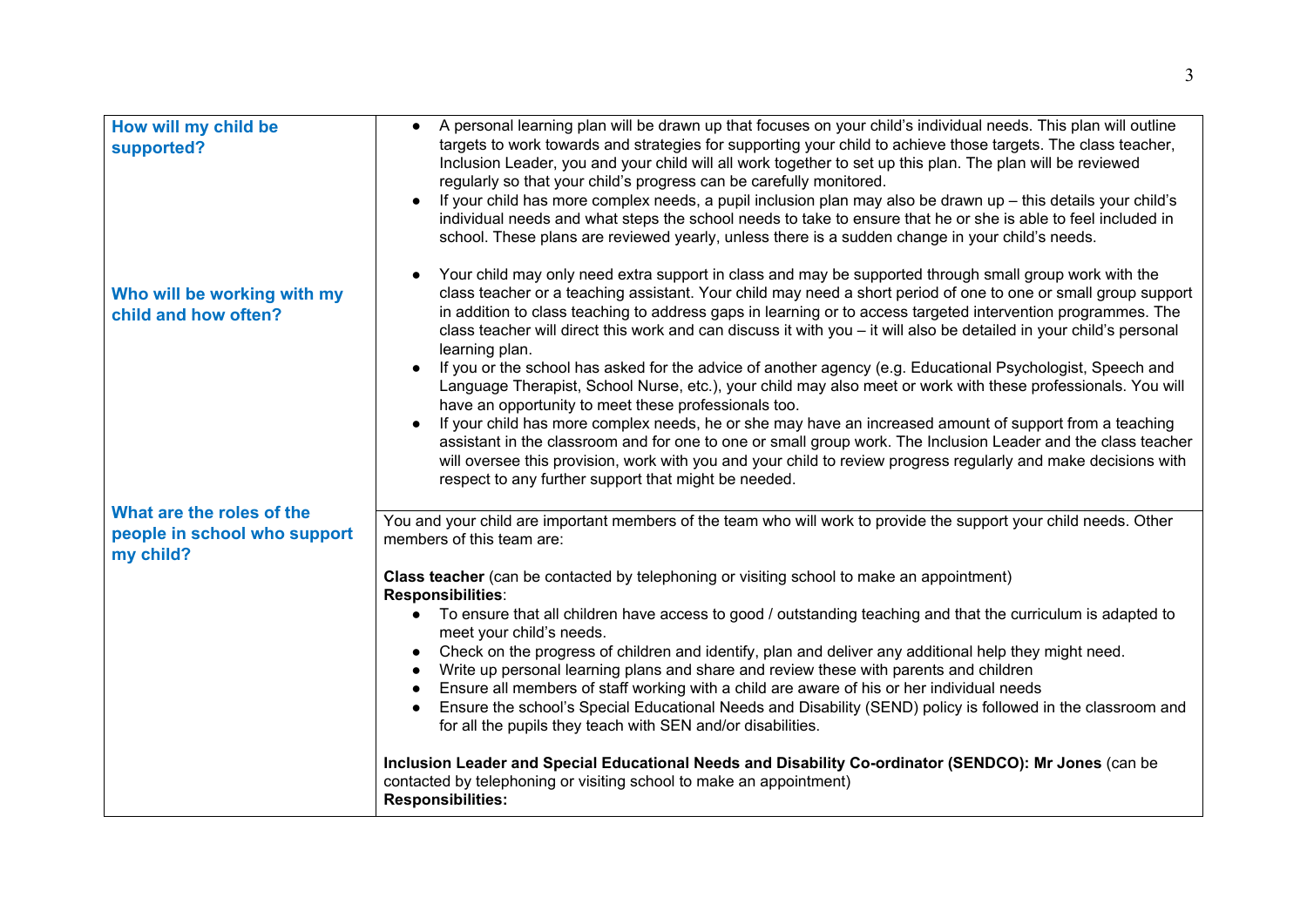| • Coordinate all the support for children with Special Educational Needs (SEN) and or disabilities and develop<br>the school's SEND policy to ensure the provision for children is consistent and of a high quality.<br>Ensure that you are involved in supporting your child's learning, that you are kept informed about the support<br>$\bullet$<br>your child is getting and that you are included in the planning for and reviewing of provision.<br>Liaising and working with all the other professionals (Educational Psychologist, Speech and Language<br>Therapist, etc.) who may be involved in supporting your child.<br>Keep up to date records of the provision for all children with SEN and /or disabilities.<br>$\bullet$<br>Monitor the progress of children with SEN and/or disabilities.<br>Monitoring the effectiveness<br>Support class teachers and teaching assistants in setting up intervention programmes, providing advice and<br>$\bullet$<br>finding strategies and resources to support your child<br>Supporting class teachers to write personal learning plans that specify the targets for your child to achieve<br>$\bullet$<br>Organising training for staff so they are aware and confident about how to meet the needs of your child and<br>others within the school |
|-----------------------------------------------------------------------------------------------------------------------------------------------------------------------------------------------------------------------------------------------------------------------------------------------------------------------------------------------------------------------------------------------------------------------------------------------------------------------------------------------------------------------------------------------------------------------------------------------------------------------------------------------------------------------------------------------------------------------------------------------------------------------------------------------------------------------------------------------------------------------------------------------------------------------------------------------------------------------------------------------------------------------------------------------------------------------------------------------------------------------------------------------------------------------------------------------------------------------------------------------------------------------------------------------------------|
| <b>Teaching Assistant:</b><br>A teaching assistant may be asked to provide direct support for your child as directed by the class teacher or Inclusion<br>Leader. Sometimes a teaching assistant may be asked to communicate daily with parents when their child has a<br>specific need that requires good communication between school and home. Whilst teaching assistants play a very<br>valuable role in supporting your child's education, any questions you have about your child's learning and progress<br>should be directed to the class teacher or Inclusion Leader.                                                                                                                                                                                                                                                                                                                                                                                                                                                                                                                                                                                                                                                                                                                           |
| Headteacher: (can be contacted by telephoning or visiting school to make an appointment)<br>Mr Gumm is responsible for the day to day management of all aspects of the school. This includes the support for<br>children with SEN and/or disabilities. She will give responsibility to the Inclusion Leader and class teachers but still<br>carries the responsibility to ensure your child's needs are met. She must make sure that the Governing Body is kept<br>up to date about any issues in school relating to SEND.                                                                                                                                                                                                                                                                                                                                                                                                                                                                                                                                                                                                                                                                                                                                                                                |
| <b>SEND governor:</b> (can be contacted by telephoning or visiting school to make an appointment)<br>He/she is responsible for making sure that:<br>• the school has an up to date SEND policy.<br>• the school has appropriate provision and has made necessary adaptations to meet the needs of all children in<br>school.<br>The necessary support is provided for any child who attends the school and who has SEN and/or disabilities.                                                                                                                                                                                                                                                                                                                                                                                                                                                                                                                                                                                                                                                                                                                                                                                                                                                               |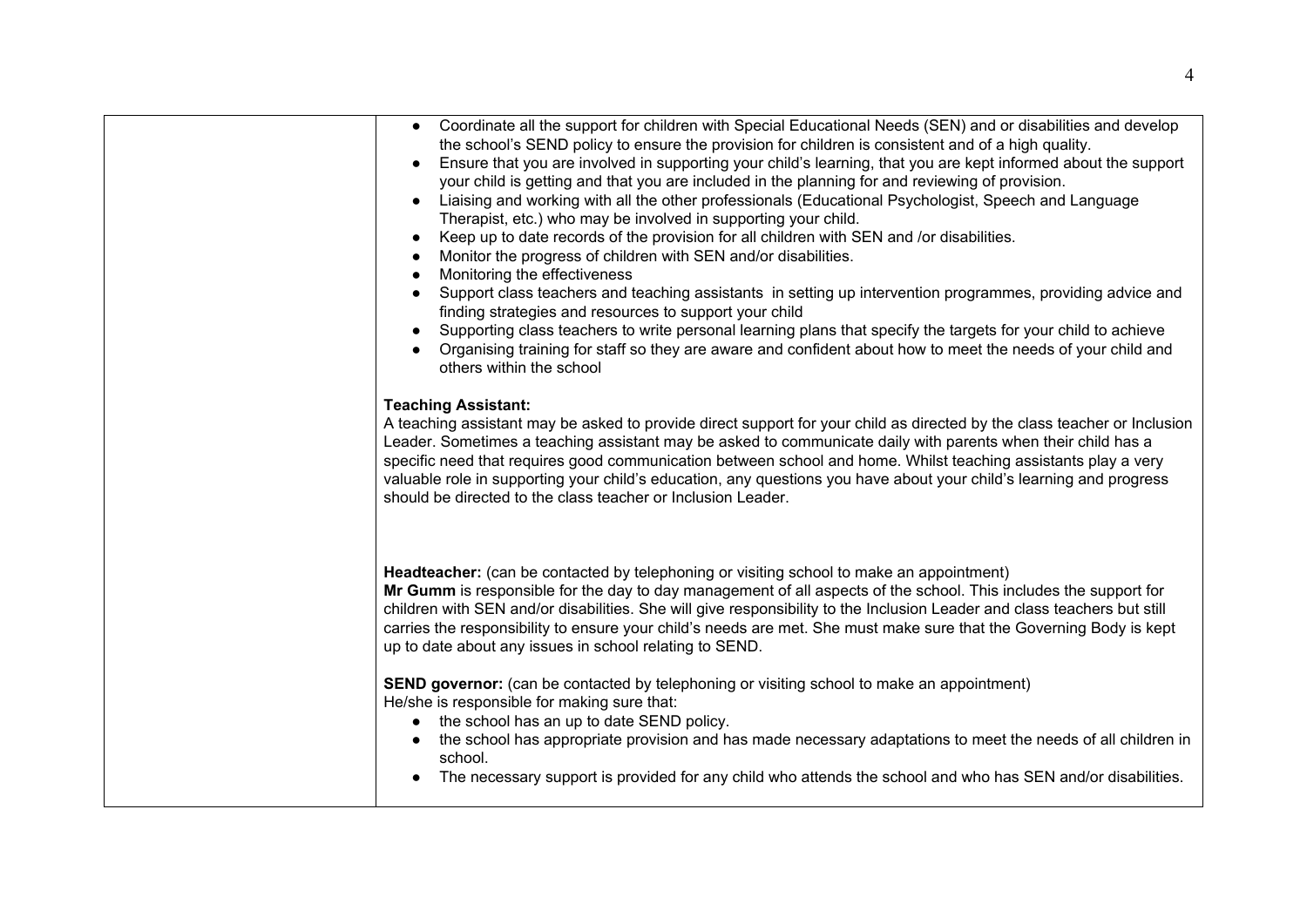| How will the school measure<br>the effectiveness of its<br>provision for children with SEN<br>and disabilities? | He/she is also responsible for visiting the school to understand and monitor the support given to children with<br>SEN and disabilities and being part of the process to ensure your child achieves his or her potential.<br>The school monitors and measures the effectiveness of its provision in a number of ways:<br>Through regular reviews of personal learning plans.<br>$\bullet$<br>If your child has an Education and Health Care Plan (used to be called a statement) your child's progress and<br>$\bullet$<br>the provision to support him /her will be reviewed annually in a meeting which is attended by you, your child,<br>the school and other professionals who work with your child.<br>The Inclusion Leader meets every term with teaching assistants who work with children with SEN and<br>disabilities to assess progress and plan for future provision. This allows us to determine whether an<br>intervention has been successful and also contributes to the review of targets and the setting of new targets in<br>your child's personal learning plan.<br>The Inclusion Leader and the Headteacher use the information from termly class assessments to look at your<br>child's progress. This enables the school to assess whether provision has been effective and to address any<br>issues where expected progress is not being made.<br>The school's Senior Leadership Team and the Governing Body examine the school's data annually and look<br>closely at the progress of vulnerable groups of children, including those with SEN and/or disabilities. This also<br>enables the school to look at how well the school is doing against national data. |
|-----------------------------------------------------------------------------------------------------------------|--------------------------------------------------------------------------------------------------------------------------------------------------------------------------------------------------------------------------------------------------------------------------------------------------------------------------------------------------------------------------------------------------------------------------------------------------------------------------------------------------------------------------------------------------------------------------------------------------------------------------------------------------------------------------------------------------------------------------------------------------------------------------------------------------------------------------------------------------------------------------------------------------------------------------------------------------------------------------------------------------------------------------------------------------------------------------------------------------------------------------------------------------------------------------------------------------------------------------------------------------------------------------------------------------------------------------------------------------------------------------------------------------------------------------------------------------------------------------------------------------------------------------------------------------------------------------------------------------------------------------------------------------------------------------------------------|
|                                                                                                                 | 3 How will the school curriculum be matched to my child's needs?                                                                                                                                                                                                                                                                                                                                                                                                                                                                                                                                                                                                                                                                                                                                                                                                                                                                                                                                                                                                                                                                                                                                                                                                                                                                                                                                                                                                                                                                                                                                                                                                                           |
| How does the school adapt<br>the curriculum and learning<br>tasks to meet my child's<br>individual needs?       | Adapting the curriculum and learning tasks to meet the individual needs of pupils is known as differentiation. This<br>good differentiated provision will include effective classroom management and organisation, focussed planning and<br>delivery of lessons, ongoing recording and tracking of pupil progress, regular feedback to pupils, the evaluation of<br>teaching and learning leading to adjustments where necessary, the focused use of additional adults through in-class<br>and/or withdrawal support systems, and the matching of curriculum resources to the needs of groups and individual<br>pupils.<br>Class teachers plan lessons according to the specific needs of all groups of children in their class, and will<br>$\bullet$<br>ensure that learning tasks are adjusted in order to enable your child to access their learning as independently<br>as possible.                                                                                                                                                                                                                                                                                                                                                                                                                                                                                                                                                                                                                                                                                                                                                                                                  |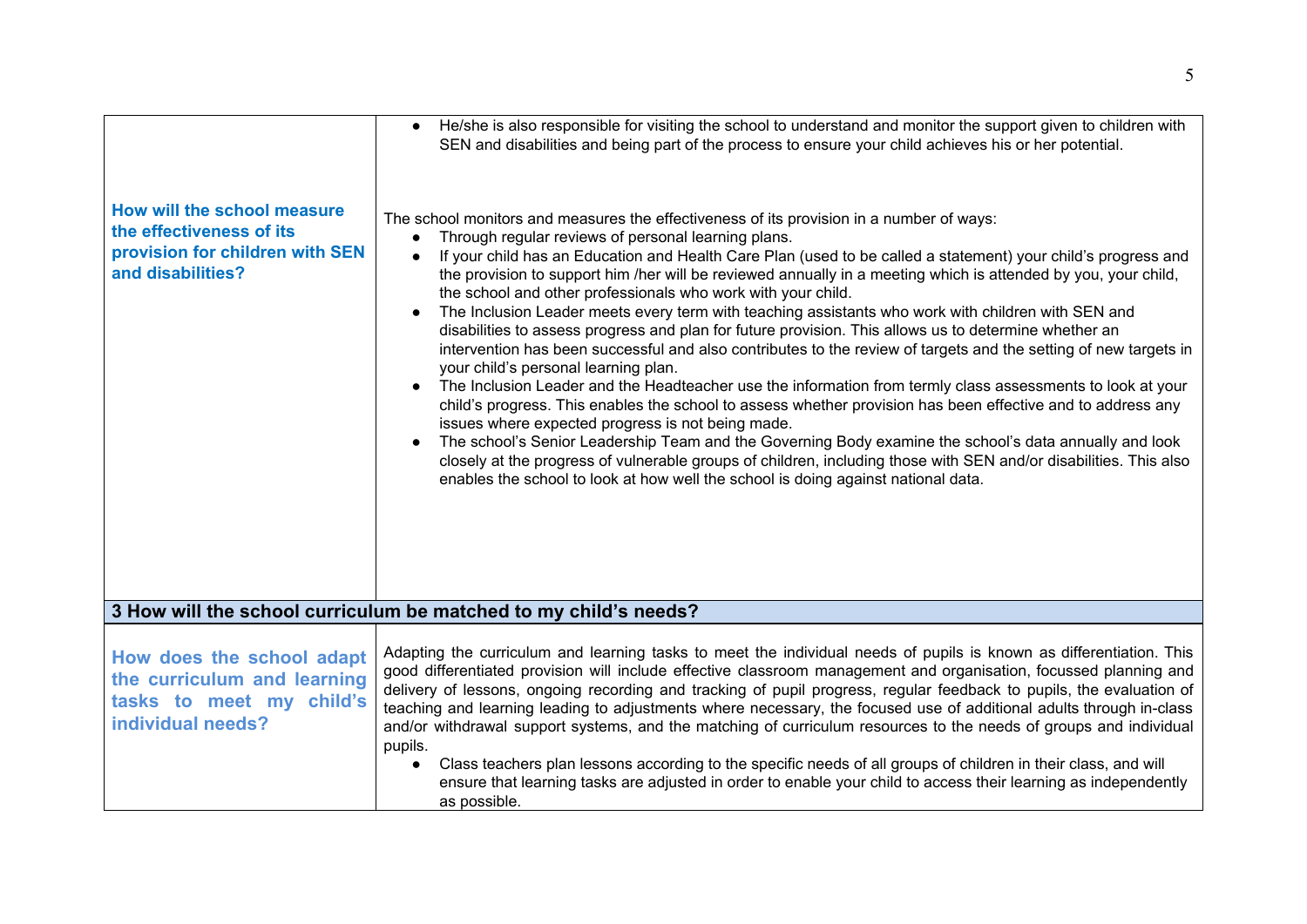| How will that help my child?                                                         | Class teachers and/or teaching assistants may provide specific support for your child and a small group of<br>other children as part of the lesson.<br>Teaching assistants can implement the class teacher's adapted planning to support the needs of your child as<br>necessary.<br>Specific resources and strategies will be used to support your child individually and/or in small groups.<br>Planning and teaching will be adapted on a daily basis to meet your child's learning needs and to increase the<br>opportunities for your child to access learning and to make progress.<br>The class teacher will use the advice from other professionals (e.g. Speech and Language Therapist, ASD<br>Outreach Service) to ensure that their classroom practice is inclusive and supports children with a variety of<br>learning needs.<br>Your child's class teacher will have a good understanding of the needs of individual children and the way they<br>learn. This enables the teacher to plan and deliver lessons in which every child can access learning, can work<br>with some independence to achieve success and can be appropriately challenged to take their learning<br>further.<br>Your child will experience different approaches to learning and learning tasks can be adjusted to make the<br>most of his/her learning styles – e.g. for some children visual learning is a strength and this can be used in a<br>focused way to support their learning.<br>Carefully planned differentiation, that takes into account your child's individual learning needs, will support<br>your child to access the learning that is planned for all children and help him/her to feel included and able to<br>participate. It enables him/her to be confident in his/her ability to learn and to be successful. |
|--------------------------------------------------------------------------------------|---------------------------------------------------------------------------------------------------------------------------------------------------------------------------------------------------------------------------------------------------------------------------------------------------------------------------------------------------------------------------------------------------------------------------------------------------------------------------------------------------------------------------------------------------------------------------------------------------------------------------------------------------------------------------------------------------------------------------------------------------------------------------------------------------------------------------------------------------------------------------------------------------------------------------------------------------------------------------------------------------------------------------------------------------------------------------------------------------------------------------------------------------------------------------------------------------------------------------------------------------------------------------------------------------------------------------------------------------------------------------------------------------------------------------------------------------------------------------------------------------------------------------------------------------------------------------------------------------------------------------------------------------------------------------------------------------------------------------------------------------------------------------------------------------------------------------|
|                                                                                      | 4 How will both you and I know how my child is doing and how will you help me to support my child's learning?                                                                                                                                                                                                                                                                                                                                                                                                                                                                                                                                                                                                                                                                                                                                                                                                                                                                                                                                                                                                                                                                                                                                                                                                                                                                                                                                                                                                                                                                                                                                                                                                                                                                                                             |
| <b>What opportunities will there</b><br>be for me to discuss my<br>child's progress? | All parents have opportunities to discuss their child's progress at parents' evenings.<br>The class teacher will also be willing to discuss your child's progress at other times, especially if you have a<br>concern or need additional information. It is helpful if you approach the teacher directly so that a mutually<br>convenient time can be arranged. An appointment can also be made by telephoning the school office.<br>Children with more complex needs may have review meetings at regular intervals. These meetings are an<br>opportunity for you to discuss your child's progress.                                                                                                                                                                                                                                                                                                                                                                                                                                                                                                                                                                                                                                                                                                                                                                                                                                                                                                                                                                                                                                                                                                                                                                                                                       |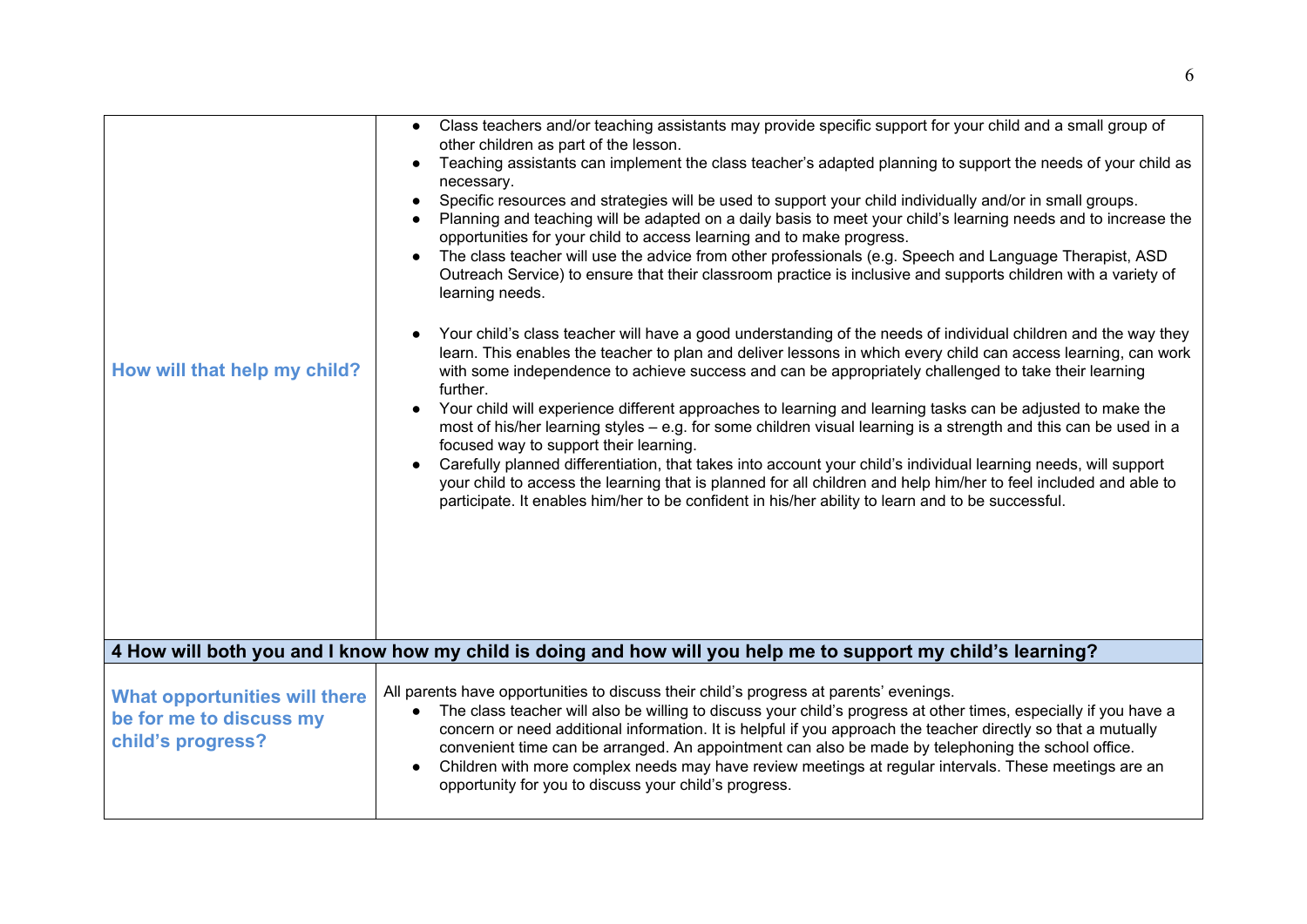|                                                         | The progress of children with an Education Health and Care Plan (previously a statement of SEN) is formally<br>$\bullet$<br>reviewed at an Annual Review. Together with you and your child, all adults and agencies providing support for<br>your child will be involved in this meeting<br>An appointment can be made to discuss your child's progress with the Inclusion Leader. The Inclusion Leader<br>$\bullet$<br>is also available for appointments on parents' evenings.<br>When other professionals are asked to provide assessment of or advice about your child, you will be given an<br>$\bullet$<br>opportunity to meet with them for discussion.<br>At the end of the academic year a formal school report will be sent home.<br>$\bullet$                                                                                                                                                                                                                                                                                                                                                                                                                                                                                                                                                                                                                                                                                                                                                                                                                                                                                                              |
|---------------------------------------------------------|-----------------------------------------------------------------------------------------------------------------------------------------------------------------------------------------------------------------------------------------------------------------------------------------------------------------------------------------------------------------------------------------------------------------------------------------------------------------------------------------------------------------------------------------------------------------------------------------------------------------------------------------------------------------------------------------------------------------------------------------------------------------------------------------------------------------------------------------------------------------------------------------------------------------------------------------------------------------------------------------------------------------------------------------------------------------------------------------------------------------------------------------------------------------------------------------------------------------------------------------------------------------------------------------------------------------------------------------------------------------------------------------------------------------------------------------------------------------------------------------------------------------------------------------------------------------------------------------------------------------------------------------------------------------------|
| How does the school know<br>how well my child is doing? | Your child's progress is continually monitored by his/her class teacher both within lessons and across time.<br>Nationally set levels (National Curriculum levels) are used to judge progress and achievement.<br>If your child is in Year 1 and above, but not yet at National Curriculum levels, a more sensitive tool is used<br>$\bullet$<br>which shows the smaller and significant steps of progress. These are called 'P levels'.<br>Children's learning in literacy and maths is assessed every term and, if a child is not making expected<br>$\bullet$<br>progress, the reasons for this will explored. The Headteacher, Inclusion Leader and other members of the<br>school leadership team all participate in this process.<br>Three times yearly the school has formal pupil progress reviews which are held to ascertain how well pupils<br>$\bullet$<br>are doing and what action must be taken if progress is not as expected.<br>AT the end of each key stage (i.e. at the end of Year 2 and Year 6) all children are required to be formally<br>$\bullet$<br>assessed using Standard Assessment Tests (SATs). This is something the government requires all schools to<br>do and the results are published nationally.<br>Children with personal learning plans will have their targets reviewed, with your involvement, at least three<br>$\bullet$<br>times a year.<br>The Inclusion Leader will check your child's progress termly if he/she is working with adults using a specific<br>$\bullet$<br>intervention programme.<br>Some children may need a home-school book to record important information and ensure effective<br>communication. |
|                                                         | 5 What support will there be for my child's overall wellbeing?                                                                                                                                                                                                                                                                                                                                                                                                                                                                                                                                                                                                                                                                                                                                                                                                                                                                                                                                                                                                                                                                                                                                                                                                                                                                                                                                                                                                                                                                                                                                                                                                        |
| What is the pastoral,                                   | Our school is committed to providing for the wellbeing of all children in our care and this underpins the way we                                                                                                                                                                                                                                                                                                                                                                                                                                                                                                                                                                                                                                                                                                                                                                                                                                                                                                                                                                                                                                                                                                                                                                                                                                                                                                                                                                                                                                                                                                                                                      |
| medical and social support                              | provide for the needs of all children.<br>Your child may be invited to join a nurture group at the start of the day or at playtimes.                                                                                                                                                                                                                                                                                                                                                                                                                                                                                                                                                                                                                                                                                                                                                                                                                                                                                                                                                                                                                                                                                                                                                                                                                                                                                                                                                                                                                                                                                                                                  |
| available in the school for                             |                                                                                                                                                                                                                                                                                                                                                                                                                                                                                                                                                                                                                                                                                                                                                                                                                                                                                                                                                                                                                                                                                                                                                                                                                                                                                                                                                                                                                                                                                                                                                                                                                                                                       |
| children with Special                                   |                                                                                                                                                                                                                                                                                                                                                                                                                                                                                                                                                                                                                                                                                                                                                                                                                                                                                                                                                                                                                                                                                                                                                                                                                                                                                                                                                                                                                                                                                                                                                                                                                                                                       |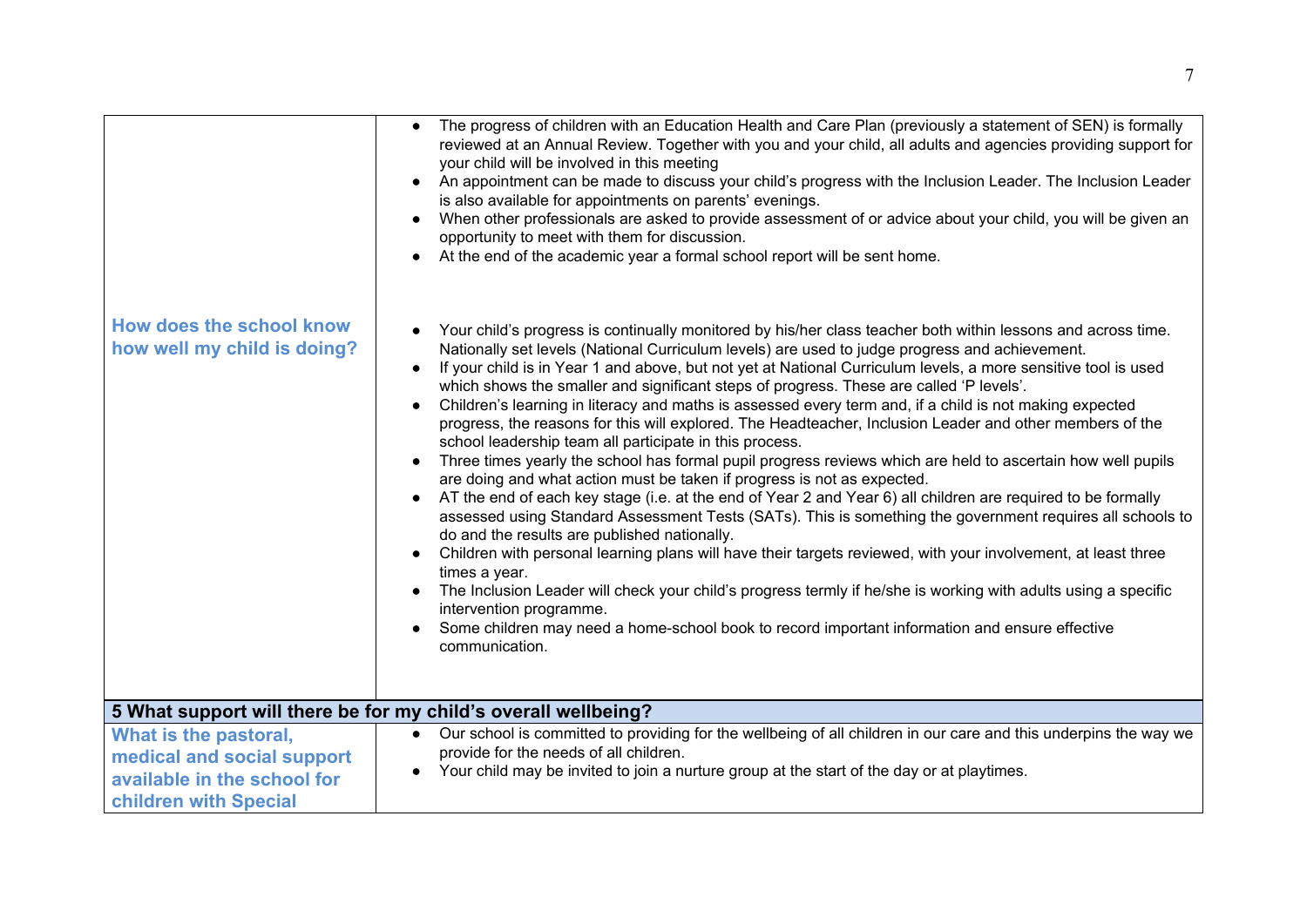| <b>Educational Needs and /or</b><br><b>Disability?</b>                                                  | Targets on personal learning plans may include pastoral, medical or social support, and the strategies<br>outlined on the plan will detail the support that is provided. This may be through one to one or small group<br>work.<br>Children with specific medical needs have a Health Care Plan drawn up in consultation with you and the<br>School Nurse. This is shared with all adults who may be working with your child. A pupil inclusion plan may<br>also be drawn up if your child has a condition that needs continual care throughout the school day. We ensure<br>our staff are trained in managing the medical needs of your child, e.g. in managing Diabetes Type 1,                                                                                                                                                                                                                                                                                                                                                                                                                                                                                                                                                                                                                                                                                                                                                                                                                                                                                                                   |
|---------------------------------------------------------------------------------------------------------|-----------------------------------------------------------------------------------------------------------------------------------------------------------------------------------------------------------------------------------------------------------------------------------------------------------------------------------------------------------------------------------------------------------------------------------------------------------------------------------------------------------------------------------------------------------------------------------------------------------------------------------------------------------------------------------------------------------------------------------------------------------------------------------------------------------------------------------------------------------------------------------------------------------------------------------------------------------------------------------------------------------------------------------------------------------------------------------------------------------------------------------------------------------------------------------------------------------------------------------------------------------------------------------------------------------------------------------------------------------------------------------------------------------------------------------------------------------------------------------------------------------------------------------------------------------------------------------------------------|
| <b>How does the school</b><br>manage the administration<br>of medicines and providing<br>personal care? | Anaphylaxis, Epilepsy.<br>The school has a policy on the management of medicines in schools. We try and work with parents to ensure<br>children receive medicines that they need to take during school times. For the safety of all other children in<br>our care, we request that all medicines are kept in the school office or in a staff only cupboard in the<br>classroom.                                                                                                                                                                                                                                                                                                                                                                                                                                                                                                                                                                                                                                                                                                                                                                                                                                                                                                                                                                                                                                                                                                                                                                                                                     |
|                                                                                                         | Some children take longer to achieve toilet training. The school will work with you and other professionals<br>(e.g. school nurse, continence clinic) to help your child succeed in becoming toilet trained. If your child needs<br>to have pull ups changed in school, we will draw up a continence plan with you. We aim for children's privacy<br>to be respected and understand that for some children this may be an ongoing difficulty.                                                                                                                                                                                                                                                                                                                                                                                                                                                                                                                                                                                                                                                                                                                                                                                                                                                                                                                                                                                                                                                                                                                                                       |
| What support is there for<br>behaviour, avoiding<br>exclusions and increasing<br>attendance?            | Our school has a clear behaviour policy which is consistently applied by all staff. Alongside this we have an<br>'Ammonite Code' that clearly states the way we expect children and adults to behave in school. For most<br>children this is sufficient to help them to behave appropriately in school. The school's Behaviour Policy<br>provides more information on this.<br>The school endeavours to address behaviour issues early on and support is provided in a number of ways:<br>nurture groups, personal mentors, specific teaching of ways to manage behaviour through a structured<br>programme, social skills groups, playground support or referral to the behaviour support service.<br>We know that some children find it harder to behave in socially acceptable ways. We monitor the number of<br>sanctions recorded in class behaviour books each term, sometimes each month, and address issues with<br>individual children whose behaviour frequently results in a sanction. Targets may be drawn up after discussion<br>with the child and clear sanctions and rewards explained. Parents will be notified. If behaviour does not<br>improve over an agreed period, a behaviour contract will be drawn up together with parents and children.<br>Where behaviour continues to be a problem, a personal support plan will be agreed with parents, child and<br>any other professionals involved with the child. The aim of this plan is to avoid exclusions.<br>The school works with the Local Authority and the Children Missing Education Officer to ensure that children's |
| How will my child be able to<br>contribute his or her views?                                            | attendance and punctuality is high. We have an Attendance Policy which explains this further.                                                                                                                                                                                                                                                                                                                                                                                                                                                                                                                                                                                                                                                                                                                                                                                                                                                                                                                                                                                                                                                                                                                                                                                                                                                                                                                                                                                                                                                                                                       |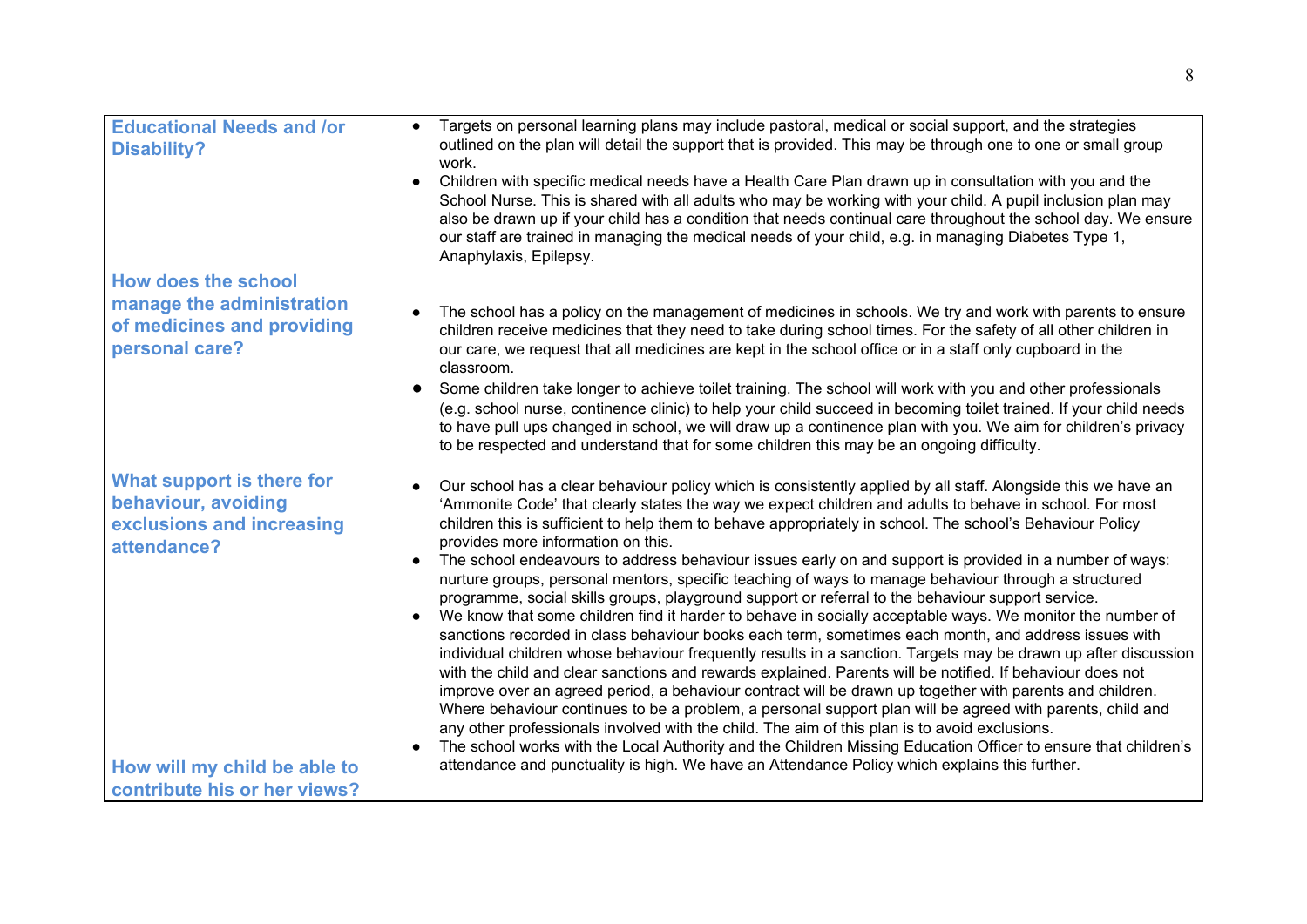| How will the school support<br>my child to do this?                                                             | • Your child will have an opportunity to express his or her views through the regular reviews of personal<br>education plans.<br>If your child has an Education and Health Care Plan (previously a Statement), he or she will be invited to<br>$\bullet$<br>contribute a report to the Annual Review and will be invited to attend all or part of the Annual Review meeting.<br>We encourage all children to be reflective about what they learn and the way they learn. Your child will be<br>encouraged to participate fully in the learning process and to take ownership for his or her learning in a way<br>that is appropriate for age and ability: our aim is to help children gain the skills they need to learn and to apply<br>them in a variety of ways.<br>When targets for behaviour or learning are set, children are asked to participate through discussion, and their<br>views are taken seriously.<br>Children with SEN and / or disability will be supported to share their views; this may be through one to one<br>discussion or supported writing, or through small group discussion. Before children attend meetings, their<br>class teacher or the Inclusion Leader will explain what the meeting is about, and how it works, and will seek to<br>dispel any anxiety your child might feel. In meetings, children are encouraged and supported to participate in<br>a way that is relevant and helpful for them. |
|-----------------------------------------------------------------------------------------------------------------|------------------------------------------------------------------------------------------------------------------------------------------------------------------------------------------------------------------------------------------------------------------------------------------------------------------------------------------------------------------------------------------------------------------------------------------------------------------------------------------------------------------------------------------------------------------------------------------------------------------------------------------------------------------------------------------------------------------------------------------------------------------------------------------------------------------------------------------------------------------------------------------------------------------------------------------------------------------------------------------------------------------------------------------------------------------------------------------------------------------------------------------------------------------------------------------------------------------------------------------------------------------------------------------------------------------------------------------------------------------------------------------------------------------------------------------|
|                                                                                                                 | 6 What specialist services and expertise are available at or accessed by the school?                                                                                                                                                                                                                                                                                                                                                                                                                                                                                                                                                                                                                                                                                                                                                                                                                                                                                                                                                                                                                                                                                                                                                                                                                                                                                                                                                     |
| Are there specialist staff<br>working at the school and<br>what are their<br>qualifications?                    | The following staff are directly funded by the school:<br>The Inclusion Leader<br>$\bullet$<br>Teaching Assistant dedicated to delivering specific interventions, e.g. Speech and Language Therapy,<br>programmes to address Specific Learning Difficulties (e.g. Dyslexia), etc. and to provide Nurture support to<br>children who do not have an Education and Health Care Plan / Statement of SEN Teaching Assistant<br>dedicated to support an individual child with an Education and Health Care Plan / Statement of SEN                                                                                                                                                                                                                                                                                                                                                                                                                                                                                                                                                                                                                                                                                                                                                                                                                                                                                                            |
| <b>What other services does</b><br>the school access, including<br>health, therapy and social<br>care services? | Additional Speech and Language Therapy input<br>$\bullet$<br>Teachers who deliver small group support to pupils with SEN or learning difficulties<br>$\bullet$<br>Additional assessment and advice from Specialist Learning Support Teachers<br>$\bullet$<br>Additional assessment and advice from Specialist Behaviour Support Teachers<br>Additional Support from trained professionals such as Art Therapists or Play Therapists<br>Parent Support Adviser                                                                                                                                                                                                                                                                                                                                                                                                                                                                                                                                                                                                                                                                                                                                                                                                                                                                                                                                                                            |
|                                                                                                                 | Professionals whose support is paid for centrally through the Local Authority:<br>Autistic Spectrum Disorder Outreach<br><b>Educational Psychology Service</b><br>Sensory Service for children with visual or hearing needs<br><b>Children Missing Education Service</b><br>Parent Partnership                                                                                                                                                                                                                                                                                                                                                                                                                                                                                                                                                                                                                                                                                                                                                                                                                                                                                                                                                                                                                                                                                                                                           |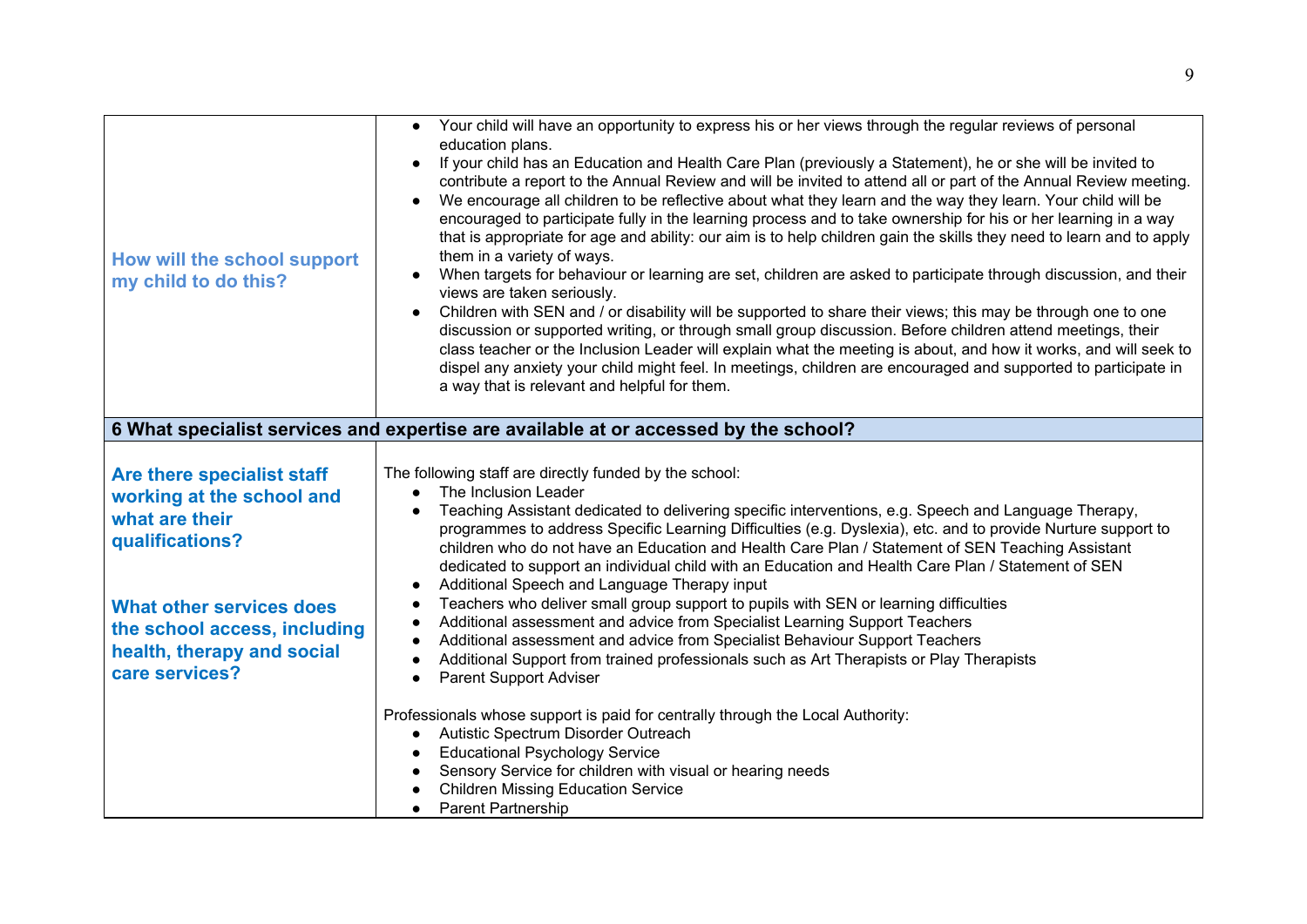|                                                                                                                          | • Social Care / Social Workers                                                                                                                                                                                                                                                                                                                                                                                                                                                                                                                                                                                                                                                                                                                                                                                                                                                                                                                                                                                                                                                                                                                                                                                                                                                                                                                                                                                                                                                        |
|--------------------------------------------------------------------------------------------------------------------------|---------------------------------------------------------------------------------------------------------------------------------------------------------------------------------------------------------------------------------------------------------------------------------------------------------------------------------------------------------------------------------------------------------------------------------------------------------------------------------------------------------------------------------------------------------------------------------------------------------------------------------------------------------------------------------------------------------------------------------------------------------------------------------------------------------------------------------------------------------------------------------------------------------------------------------------------------------------------------------------------------------------------------------------------------------------------------------------------------------------------------------------------------------------------------------------------------------------------------------------------------------------------------------------------------------------------------------------------------------------------------------------------------------------------------------------------------------------------------------------|
|                                                                                                                          | Provided and paid for by the Health Service:<br><b>School Nurse</b><br>Paediatricians<br><b>Occupational Therapist</b><br>Children's and Adolescent's Mental Health Service (CAMHS)<br>The school may also work with voluntary services as needed, e.g. Pets As Therapy, National Autistic Society, National<br>Deaf Children's Society, Time 2 Share.                                                                                                                                                                                                                                                                                                                                                                                                                                                                                                                                                                                                                                                                                                                                                                                                                                                                                                                                                                                                                                                                                                                                |
|                                                                                                                          | 7 What training are the staff supporting children with SEND had or are having?                                                                                                                                                                                                                                                                                                                                                                                                                                                                                                                                                                                                                                                                                                                                                                                                                                                                                                                                                                                                                                                                                                                                                                                                                                                                                                                                                                                                        |
| What training or help is<br>given to staff to help them<br>support children with SEN<br>and / or Disability?             | The Inclusion Leader's job is to support class teachers in planning for children with SEN and or Disability, and<br>to provide in house training or advice where possible and necessary. The Inclusion Leader also checks what<br>training is available or staff and liaises with the Headteacher to ensure staff are able to receive the training<br>they need from outside providers where appropriate.<br>The school identifies the training needs for all staff to improve the teaching and learning of children with SEN<br>and / or Disability. This may include whole school training on SEND issues or to support identified groups of<br>learners in school, such as Autistic Spectrum Disorder (ASD), Attention Deficit Hyperactivity Disorder (ADHD),<br>Dyslexia, etc.<br>Whole staff training is provided to disseminate knowledge, strategies and experience and to ensure the<br>consistency of the school's approach for children with SEN and/or Disability.<br>Individual teachers and support staff attend training courses run by outside agencies that are relevant to the<br>needs of specific children in their class, e.g. from the ASD Outreach Service, the Sensory Service etc.<br>The Inclusion Leader works closely with the School Nurse to ensure necessary medical training, e.g. use of<br>Epi-pens, managing Epilepsy or Type 1 Diabetes, is up to date and Health Care Plans are written and<br>reviewed yearly (or more frequently if necessary). |
|                                                                                                                          | 8 How will my child be included in activities outside the classroom including school trips?                                                                                                                                                                                                                                                                                                                                                                                                                                                                                                                                                                                                                                                                                                                                                                                                                                                                                                                                                                                                                                                                                                                                                                                                                                                                                                                                                                                           |
| Will my child be able to<br>access all of the activities of<br>the school and how will you<br>assist him / her to do so? | The school is committed to the inclusion of all pupils and works hard to remove barriers to learning or participation.<br>Our Equal Opportunities Policy and Inclusion Policy explain this.<br>Where children have a particular need, we work closely with parents/carers and other involved professionals<br>to address any issues around access to learning and other activities. A Pupil Inclusion Plan may be drawn up<br>to detail how this will be done. This plan details your child's needs and the strategies that will be employed to<br>ensure their full participation in all the activities school has to offer.                                                                                                                                                                                                                                                                                                                                                                                                                                                                                                                                                                                                                                                                                                                                                                                                                                                         |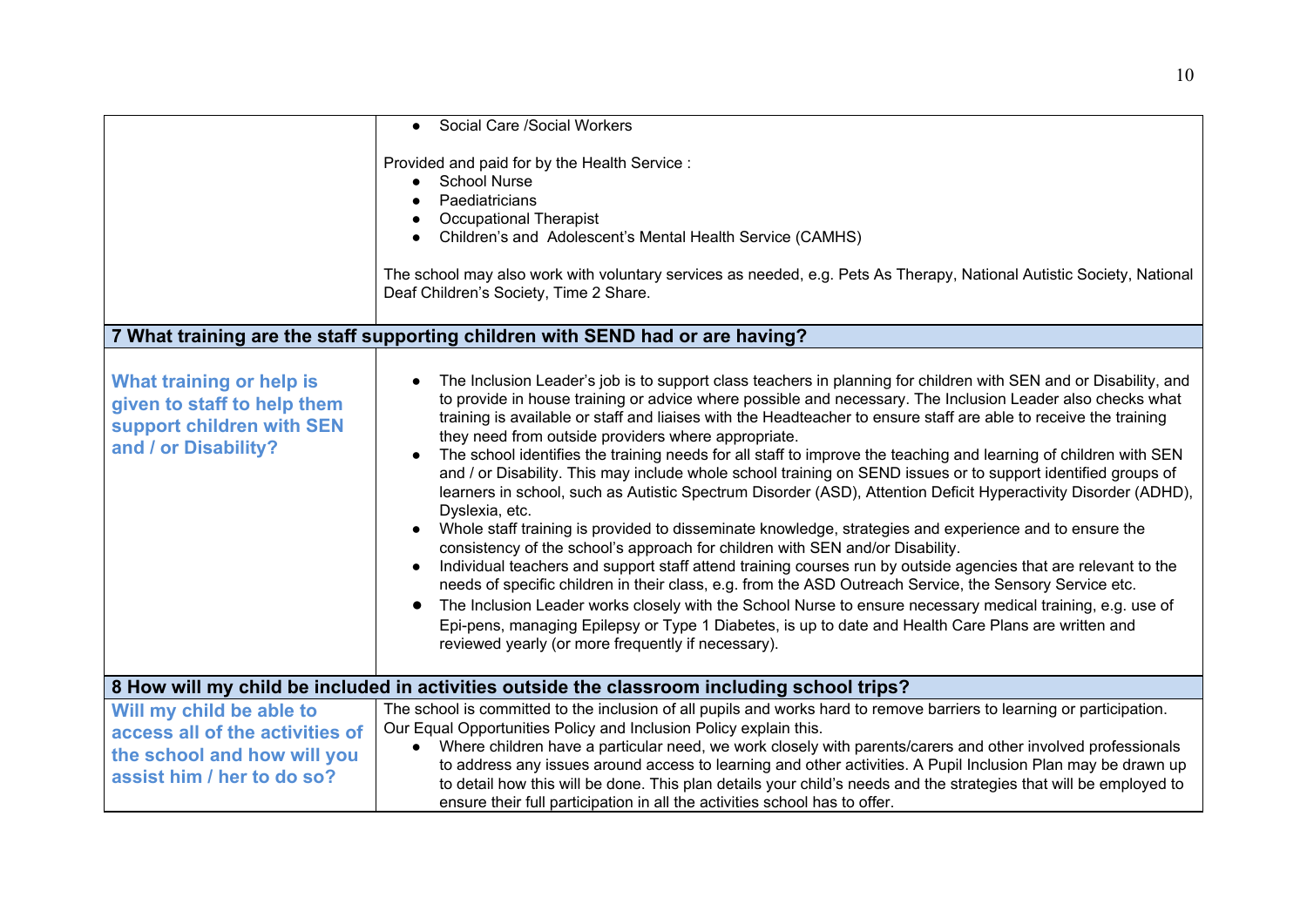| How does the school involve<br>parents / carers in planning<br>activities and trips?              | If your child is anxious about participating in an additional activity, the class teacher or Inclusion Leader can<br>$\bullet$<br>be approached so that this can be addressed.<br>Some children need a greater level of support to access certain learning activities, and class teachers'<br>planning will allow for this, either through differentiation or additional adult support where possible.<br>It is our aim that all children will be able to participate in trips and residentials – again we work closely with<br>$\bullet$<br>parents/carers to make this possible. On some occasions parents/carers are able and keen to provide support<br>by attending a trip with their child, but they are not required to do so. Wherever possible the school will<br>endeavour to support.<br>The school has an Educational Visits Policy to guide teachers in ensuring all children's safety on visits and<br>residential. This includes carrying out risk assessments, which may, if necessary be completed with respect to<br>an individual child's specific needs. |
|---------------------------------------------------------------------------------------------------|------------------------------------------------------------------------------------------------------------------------------------------------------------------------------------------------------------------------------------------------------------------------------------------------------------------------------------------------------------------------------------------------------------------------------------------------------------------------------------------------------------------------------------------------------------------------------------------------------------------------------------------------------------------------------------------------------------------------------------------------------------------------------------------------------------------------------------------------------------------------------------------------------------------------------------------------------------------------------------------------------------------------------------------------------------------------------|
| 9 How accessible is the school environment?                                                       |                                                                                                                                                                                                                                                                                                                                                                                                                                                                                                                                                                                                                                                                                                                                                                                                                                                                                                                                                                                                                                                                              |
| Is the building fully<br>wheelchair accessible?                                                   | The school is accessible to children and their parents/carers. Entrances to the building are accessible for<br>wheelchair users and the school is on one level throughout.                                                                                                                                                                                                                                                                                                                                                                                                                                                                                                                                                                                                                                                                                                                                                                                                                                                                                                   |
| <b>Have there been</b><br>improvements in the<br>auditory and visual<br>environment?              | The school has a Hearing Loop system in place<br>$\bullet$<br>Class teachers are able to use ICT to present lessons in a variety of different auditory and visual ways that<br>take into account the needs of learners, e.g. visual or hearing difficulties, Specific Learning Difficulties.<br>School policies and newsletters are available in different formats on request.                                                                                                                                                                                                                                                                                                                                                                                                                                                                                                                                                                                                                                                                                               |
| Are there changing and<br>toilet facilities for users with<br>disabilities?                       | All the classrooms have access to a toilet designed for use by those with disabilities, and the school also has<br>adult toilet and shower room.<br>Changing mats and other equipment are available.                                                                                                                                                                                                                                                                                                                                                                                                                                                                                                                                                                                                                                                                                                                                                                                                                                                                         |
| <b>How does the school</b><br>communicate with parents<br>whose first language is not<br>English? | The Inclusion Leader and Headteacher will access support if it is needed to help communication with parents<br>whose first language is not English.                                                                                                                                                                                                                                                                                                                                                                                                                                                                                                                                                                                                                                                                                                                                                                                                                                                                                                                          |
| <b>How will equipment and</b><br>facilities to support children                                   | Resources for supporting children with SEN and/or Disability are usually bought by the school and available<br>$\bullet$<br>for the use of a number of children.<br>If your child requires specific equipment, the school will be able to provide certain items of equipment through<br>its budget. Other equipment will be funded through negotiation with the Local Authority.                                                                                                                                                                                                                                                                                                                                                                                                                                                                                                                                                                                                                                                                                             |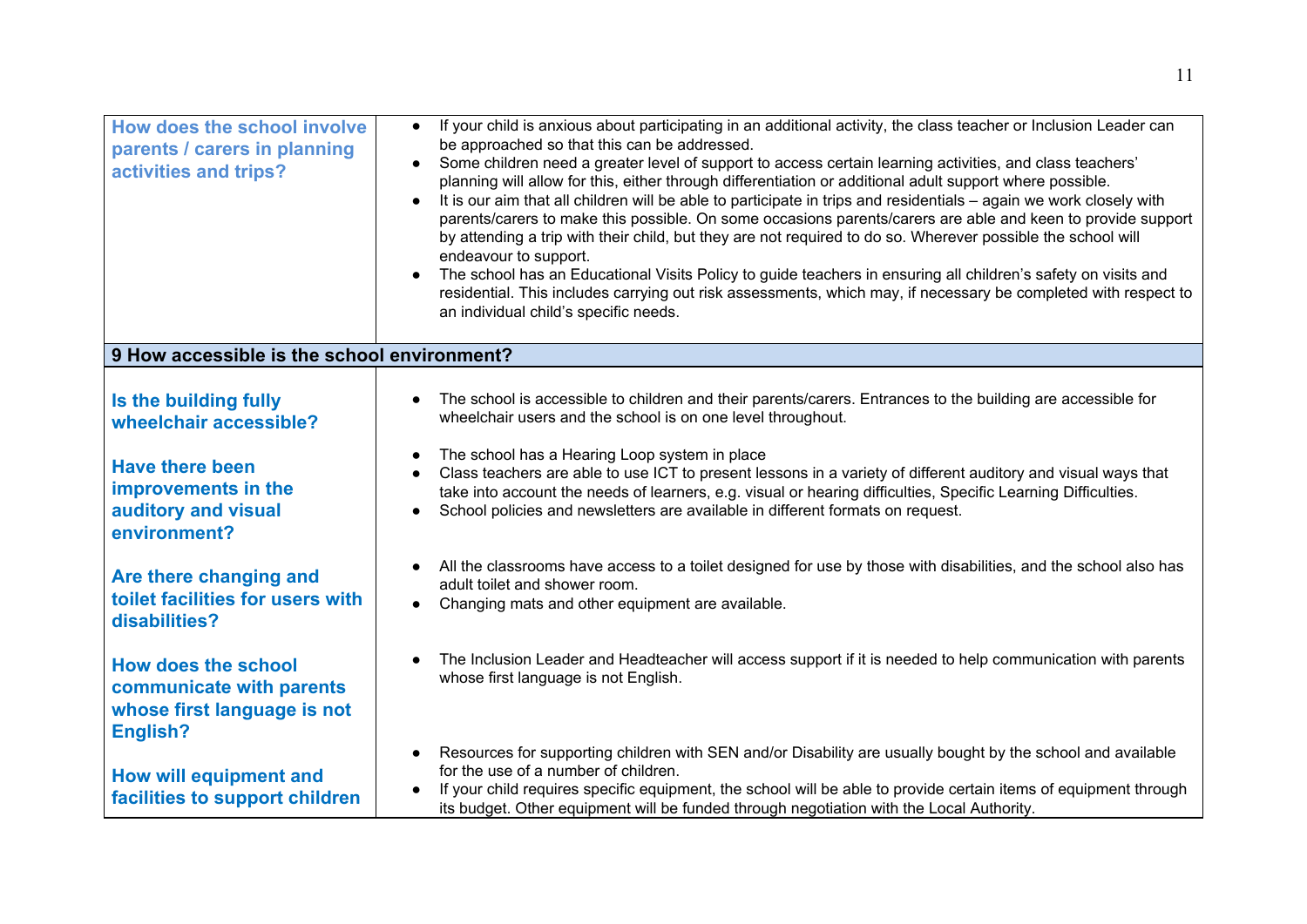| with SEN and / or Disability                                                                                       | • Applications to charities can also be made for extra equipment.                                                                                                                                                                                                                                                                                                                                                                                                                                                                                                                                                                                                                                                                                                                                                                                                                                                                                                                                                                                                                                                                                                                                                                                                                                                                                                                                                                                                                                                                                                                                                                                                                                                 |
|--------------------------------------------------------------------------------------------------------------------|-------------------------------------------------------------------------------------------------------------------------------------------------------------------------------------------------------------------------------------------------------------------------------------------------------------------------------------------------------------------------------------------------------------------------------------------------------------------------------------------------------------------------------------------------------------------------------------------------------------------------------------------------------------------------------------------------------------------------------------------------------------------------------------------------------------------------------------------------------------------------------------------------------------------------------------------------------------------------------------------------------------------------------------------------------------------------------------------------------------------------------------------------------------------------------------------------------------------------------------------------------------------------------------------------------------------------------------------------------------------------------------------------------------------------------------------------------------------------------------------------------------------------------------------------------------------------------------------------------------------------------------------------------------------------------------------------------------------|
| be secured?                                                                                                        |                                                                                                                                                                                                                                                                                                                                                                                                                                                                                                                                                                                                                                                                                                                                                                                                                                                                                                                                                                                                                                                                                                                                                                                                                                                                                                                                                                                                                                                                                                                                                                                                                                                                                                                   |
|                                                                                                                    | 10 How will the school prepare and support my child to join the school or transfer to a new school?                                                                                                                                                                                                                                                                                                                                                                                                                                                                                                                                                                                                                                                                                                                                                                                                                                                                                                                                                                                                                                                                                                                                                                                                                                                                                                                                                                                                                                                                                                                                                                                                               |
| <b>What preparation will there</b><br>be for both the school and<br>my child before he or she<br>joins the school? | New parents /carers are invited to visit the school with their child to look around and speak to staff. If your child has<br>specific needs related to SEN and/or Disability the Headteacher will introduce you to the Inclusion Leader and an<br>initial discussion about your child's needs will take place.<br>Many children will have attended the school Nursery, Little Gems, and your child's needs will already be<br>known to school staff. The Inclusion Leader and Nursery teacher will be working closely to plan for transition<br>for children with SEN and/or Disability.<br>On other occasions, your child's pre-school and/or Health Visitor may make contact with the school before<br>your child starts school. Meetings with you and other professionals may be held to get to know and<br>understand your child's needs and to begin to plan for your child's transition to school.<br>If other professionals are involved, a Team Around the Child meeting (TAC) will be held to discuss your child's<br>needs, share strategies used and to ensure provision is put in place before your child starts school.<br>If it is appropriate, and in certain circumstances, extra support may be sought from the Local Authority to help<br>with the transition into school. There are a set of criteria which have to be met for this. If we believe this is<br>something your child needs, we will discuss it with you and other professionals.<br>We may suggest adaptations to the settling in period to help your child experience a successful start to<br>school, and you will be invited to share in discussions about how this would best be suited to your child's<br>individual needs. |
| How will he or she be<br>prepared to move onto the<br>next stage?                                                  | We recognise that 'moving on' can be difficult for a child with SEN and/or Disabilities and take steps to ensure that<br>any transition is as smooth as possible.<br>When moving classes in school:<br>When children move between classes in the school, we use a 'My New Class' booklet to help them get to<br>$\bullet$<br>know their new teachers and classroom. Class visits are also arranged. Moving from Key Stage 1 (Year 2) to<br>Key Stage 2 (Year3) can be a big change for some children and the school is aware of this, arranging extra<br>visits if necessary and doing some one to one support around the transition if needed.<br>Information will be passed on to the new class teacher before the end of the school year and a handover<br>meeting will be held so that relevant information and personal learning plans can be shared in advance of the<br>start of the new school year. Relevant pupil records will also be shared.                                                                                                                                                                                                                                                                                                                                                                                                                                                                                                                                                                                                                                                                                                                                                          |
| What information will be<br>provided to his or her new<br>school?                                                  | If your child is moving to a new school:                                                                                                                                                                                                                                                                                                                                                                                                                                                                                                                                                                                                                                                                                                                                                                                                                                                                                                                                                                                                                                                                                                                                                                                                                                                                                                                                                                                                                                                                                                                                                                                                                                                                          |

12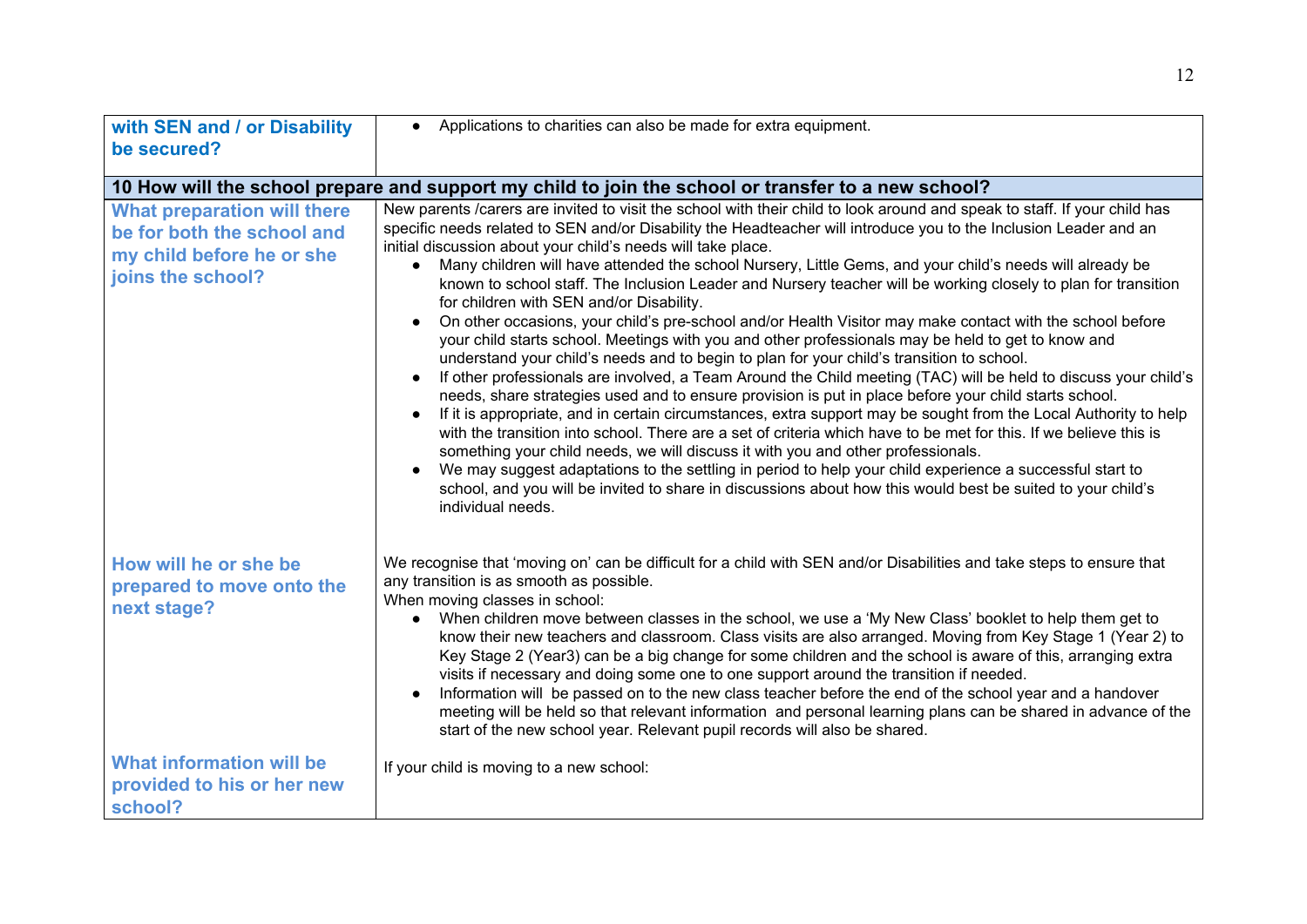| How will you support a new<br>school to prepare for my<br>child?      | If your child needs to move schools for any reason, the Inclusion Leader ensures that personal learning plans<br>and other relevant paperwork, such as assessments, reports and a copy of the Education and Health Care<br>Plan (Statement) is sent on to the new school. The school office will send these on to the new school.<br>Very often, the Special Needs and/or Disability Coordinator (SENDCO) or Inclusion Manager at the new<br>school will speak to St Keyna's Inclusion Manager so that your child's needs are quickly understood and<br>appropriately provided for. In this way, the new school can be informed of any special arrangements or<br>support that need to be made for your child.                                                                                                                                                                                                                                                                                                                                                                                                                                                                                                                                                  |
|-----------------------------------------------------------------------|-----------------------------------------------------------------------------------------------------------------------------------------------------------------------------------------------------------------------------------------------------------------------------------------------------------------------------------------------------------------------------------------------------------------------------------------------------------------------------------------------------------------------------------------------------------------------------------------------------------------------------------------------------------------------------------------------------------------------------------------------------------------------------------------------------------------------------------------------------------------------------------------------------------------------------------------------------------------------------------------------------------------------------------------------------------------------------------------------------------------------------------------------------------------------------------------------------------------------------------------------------------------|
|                                                                       | In Year 6:<br>Before children move on to secondary school, tutors from the local secondary schools will visit St Keyna and<br>spend time with the children moving on to them. This is also an opportunity for them to speak to the class<br>teacher and discuss any specific needs, including SEN and/or Disability, which children may have. Their<br>personal learning plans will be passed on, and the SENDCOs of primary and secondary schools will speak to<br>each other as well. We hope that this helps the receiving school to be prepared for your child starting at his or<br>her new school. If your child moves to a school outside of the area we would still make every effort to contact<br>the new school and look at any transition needs, which may include supported extra visit to their new school.<br>We ask for parents to be involved in these visits as well as a teaching assistant from our school.<br>We have secondary school transition booklets which children can complete together either in groups or as a<br>class to try and prepare children for the changes ahead of them.<br>Your child will have an opportunity to visit their new school in the summer term along with other pupils moving<br>on to secondary school. |
|                                                                       | 11 How are the school's resources allocated and matched to children's special educational needs?                                                                                                                                                                                                                                                                                                                                                                                                                                                                                                                                                                                                                                                                                                                                                                                                                                                                                                                                                                                                                                                                                                                                                                |
| How is the school's special<br>educational needs budget<br>allocated? | The school budget, received from the Local Authority, includes money for supporting children with SEND.<br>The Headteacher decides on the budget for Special Educational Needs in consultation with the school<br>governors, on the basis of needs of the children currently in school.<br>The Headteacher and Inclusion Leader will discuss all the information they have about SEND in the school,<br>including:<br>The children getting support already<br>$\Omega$<br>The children needing additional support<br>$\circ$<br>The children who have been identified as not making as much progress as would be expected<br>$\Omega$<br>and make decisions about what resources, training and support should be put in place.<br>All support, resources and training are reviewed regularly and changes made as needed.                                                                                                                                                                                                                                                                                                                                                                                                                                        |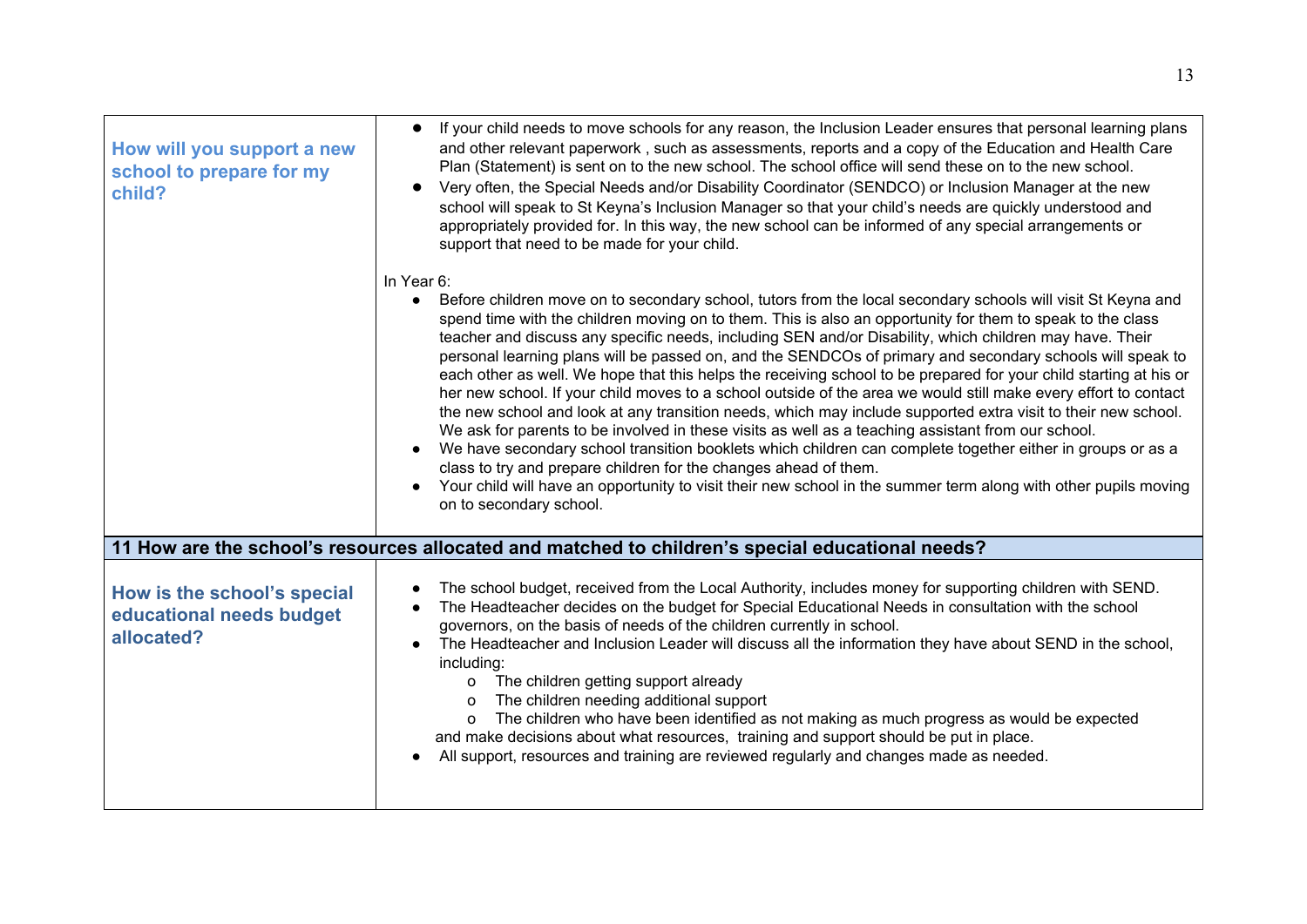|                                                  | 12 How is the decision made about what type and how much support my child will receive?                                                                                                                                                                                                                                                                                                                                                                                                                                                                                                                                                                                                 |
|--------------------------------------------------|-----------------------------------------------------------------------------------------------------------------------------------------------------------------------------------------------------------------------------------------------------------------------------------------------------------------------------------------------------------------------------------------------------------------------------------------------------------------------------------------------------------------------------------------------------------------------------------------------------------------------------------------------------------------------------------------|
| Who will make the decision<br>and on what basis? | The support your child needs is decided in a number of ways: as a result of continual assessment, through pupil<br>progress reviews, at parents consultations, in discussion with you, at review meetings or Team Around the Child                                                                                                                                                                                                                                                                                                                                                                                                                                                      |
| Who else will be involved?                       | meetings, at Annual Review meetings, following assessment and advice by other professional agencies and at<br>personal learning plan reviews.                                                                                                                                                                                                                                                                                                                                                                                                                                                                                                                                           |
| How will I be involved?                          | The following points explain how support might be set up at different stages.<br>Children who have gaps in their learning or understanding or who need additional support to make progress:                                                                                                                                                                                                                                                                                                                                                                                                                                                                                             |
| What kind of support might<br>my child be given? | Class teachers continually assess the progress of your child and may decide that some extra support is<br>needed to help him or her make expected progress.                                                                                                                                                                                                                                                                                                                                                                                                                                                                                                                             |
| How does the school judge                        | The class teacher will put in place different ways of teaching so that your child is fully involved in learning in<br>class. This may involve things like using more practical learning or providing different resources adapted for<br>your child.                                                                                                                                                                                                                                                                                                                                                                                                                                     |
| whether the support has had<br>an impact?        | They may, in discussion with the Inclusion Leader, decide that specific strategies and targets should be put in<br>$\bullet$<br>place to enable your child to make better progress. This will be discussed with you and a personal learning<br>plan may be set up for your child.                                                                                                                                                                                                                                                                                                                                                                                                       |
|                                                  | Specific small group work may be organised for your child, either in the classroom or outside of the<br>$\bullet$<br>classroom. This work may be taught by a teacher or by a teaching assistant (working under the direction of<br>the class teacher or Inclusion Leader), and may specifically address gaps in knowledge in order to close the<br>gap between your child's learning and that of his or her peers. These are often called 'intervention groups'.<br>The progress that children make in these groups is monitored and discussed at review meetings for personal<br>learning plans or at termly meetings between the Inclusion Leader and teaching assistants. Children's |
|                                                  | progress is also monitored through termly assessment and over time using the school's tracking data.                                                                                                                                                                                                                                                                                                                                                                                                                                                                                                                                                                                    |
|                                                  | Specialist support for children with specific barriers to learning that cannot be overcome through whole class<br>good or outstanding teaching and intervention groups:                                                                                                                                                                                                                                                                                                                                                                                                                                                                                                                 |
|                                                  | If your child has been identified as needing more specialist input, instead of or in addition to good or<br>outstanding classroom teaching and interventions groups, referrals will be made, in discussion with you and<br>your child, to outside agencies who can advise and support the school in helping your child to make progress.<br>These decisions are frequently made at Team Around the Child meetings or review meetings with you and<br>possibly other professionals involved in supporting your child.                                                                                                                                                                    |
|                                                  | If it is agreed that the support of an outside agency is an appropriate way forward, a request for support will<br>be made that includes the views of you, your child and the school and your consent will be needed.                                                                                                                                                                                                                                                                                                                                                                                                                                                                   |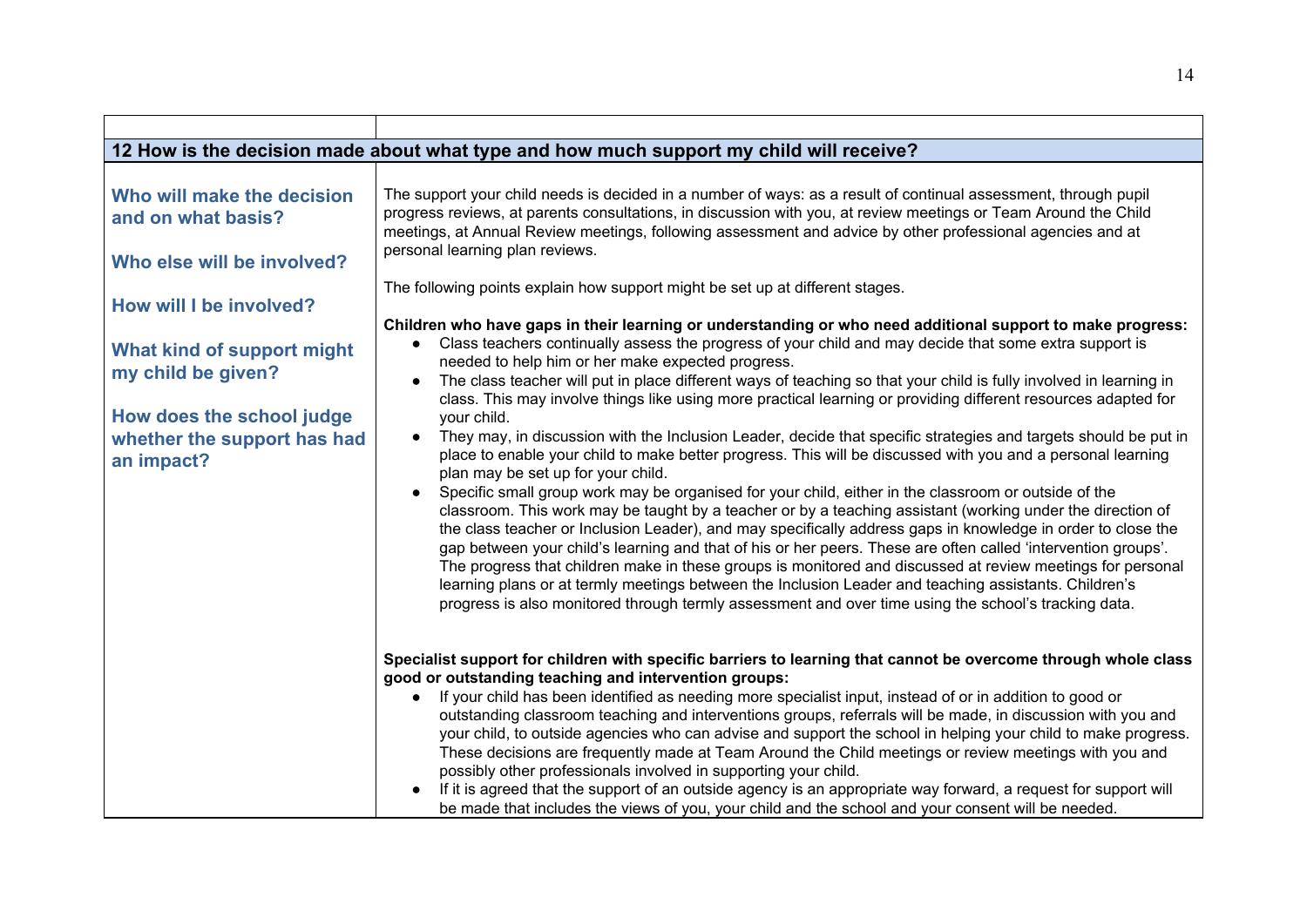| • Outside agencies include Educational Psychologists, Learning Support Specialists, Speech and Language<br>Therapists, Occupational Therapists, School Nurse, etc. Their advice can help the school and yourself to gain<br>a better understanding of your child's particular needs and to find the most suitable and effective ways in<br>which those needs can be met. Outside agencies may provide direct work with your child or they may offer<br>advice and support through recommended strategies to use in school.<br>Recommended strategies may include:<br>Making changes to the way your child is supported in class, e.g. some individual support or changing<br>$\mathsf{o}$<br>the way some things are taught to provide better support.<br>Support to achieve set targets which will include the professional expertise of the outside agency.<br>$\circ$<br>o Your child's involvement in a group run by school staff under the guidance of the outside professional,<br>e.g. a social skills group or a friendship group.<br>o Group or individual work with the outside professional.<br>The school may suggest that your child needs some agreed individual support or group support in school,<br>they will discuss with you how the support will be used and what strategies will be put in place.<br>Children whose needs are complex are severe, complex and lifelong, and who need a significantly greater<br>level of support (more than 20 hours per week) to access learning:<br>• This is usually provided through an Education and Health Care Plan (Statement of Special Educational<br>Needs). This means your child will have been identified as needing a particularly high level of individual and<br>small group teaching which cannot be provided from the resources already delegated to the school. Specialist<br>support from outside agencies is likely to already be in place and the school will work with these professionals<br>to ensure your child's learning needs are met and he or she can make progress.<br>The school (or you) can request that the Local Authority carry out a statutory assessment of your child's<br>needs. This is a legal process and you can find more details about this in the Local Authority based Local<br>Offer on the Bath & North East Somerset website: www.bathnes.gov.uk.<br>A request for statutory assessment will be submitted to the Local Authority along with the evidence to support<br>the need for a statutory assessment. A panel will decide whether your child's needs seem complex enough to<br>need a statutory assessment. If this is the case they will ask you and all professionals involved with your child<br>to write a report outlining your child's needs. If the panel does not think your child needs a statutory<br>assessment, they will ask the school to continue supporting him or her through a personal learning plan and<br>the support of relevant professionals.<br>If a statutory assessment is agreed, and once all reports have been sent in, the Local Authority will decide if<br>your child's needs are complex, severe and lifelong and that they need more than 20 hours support in school |                                                                                                                  |
|---------------------------------------------------------------------------------------------------------------------------------------------------------------------------------------------------------------------------------------------------------------------------------------------------------------------------------------------------------------------------------------------------------------------------------------------------------------------------------------------------------------------------------------------------------------------------------------------------------------------------------------------------------------------------------------------------------------------------------------------------------------------------------------------------------------------------------------------------------------------------------------------------------------------------------------------------------------------------------------------------------------------------------------------------------------------------------------------------------------------------------------------------------------------------------------------------------------------------------------------------------------------------------------------------------------------------------------------------------------------------------------------------------------------------------------------------------------------------------------------------------------------------------------------------------------------------------------------------------------------------------------------------------------------------------------------------------------------------------------------------------------------------------------------------------------------------------------------------------------------------------------------------------------------------------------------------------------------------------------------------------------------------------------------------------------------------------------------------------------------------------------------------------------------------------------------------------------------------------------------------------------------------------------------------------------------------------------------------------------------------------------------------------------------------------------------------------------------------------------------------------------------------------------------------------------------------------------------------------------------------------------------------------------------------------------------------------------------------------------------------------------------------------------------------------------------------------------------------------------------------------------------------------------------------------------------------------------------------------------------------------------------------------------------------------------------------------------------------------------------------------------------------------------------------------------------------------------------------|------------------------------------------------------------------------------------------------------------------|
|                                                                                                                                                                                                                                                                                                                                                                                                                                                                                                                                                                                                                                                                                                                                                                                                                                                                                                                                                                                                                                                                                                                                                                                                                                                                                                                                                                                                                                                                                                                                                                                                                                                                                                                                                                                                                                                                                                                                                                                                                                                                                                                                                                                                                                                                                                                                                                                                                                                                                                                                                                                                                                                                                                                                                                                                                                                                                                                                                                                                                                                                                                                                                                                                                           |                                                                                                                  |
| and Health Care Plan (Statement of Special Educational Needs). If, after all the assessments have been                                                                                                                                                                                                                                                                                                                                                                                                                                                                                                                                                                                                                                                                                                                                                                                                                                                                                                                                                                                                                                                                                                                                                                                                                                                                                                                                                                                                                                                                                                                                                                                                                                                                                                                                                                                                                                                                                                                                                                                                                                                                                                                                                                                                                                                                                                                                                                                                                                                                                                                                                                                                                                                                                                                                                                                                                                                                                                                                                                                                                                                                                                                    | to make good progress. If this is the case, they will work with the professional agencies to set up an Education |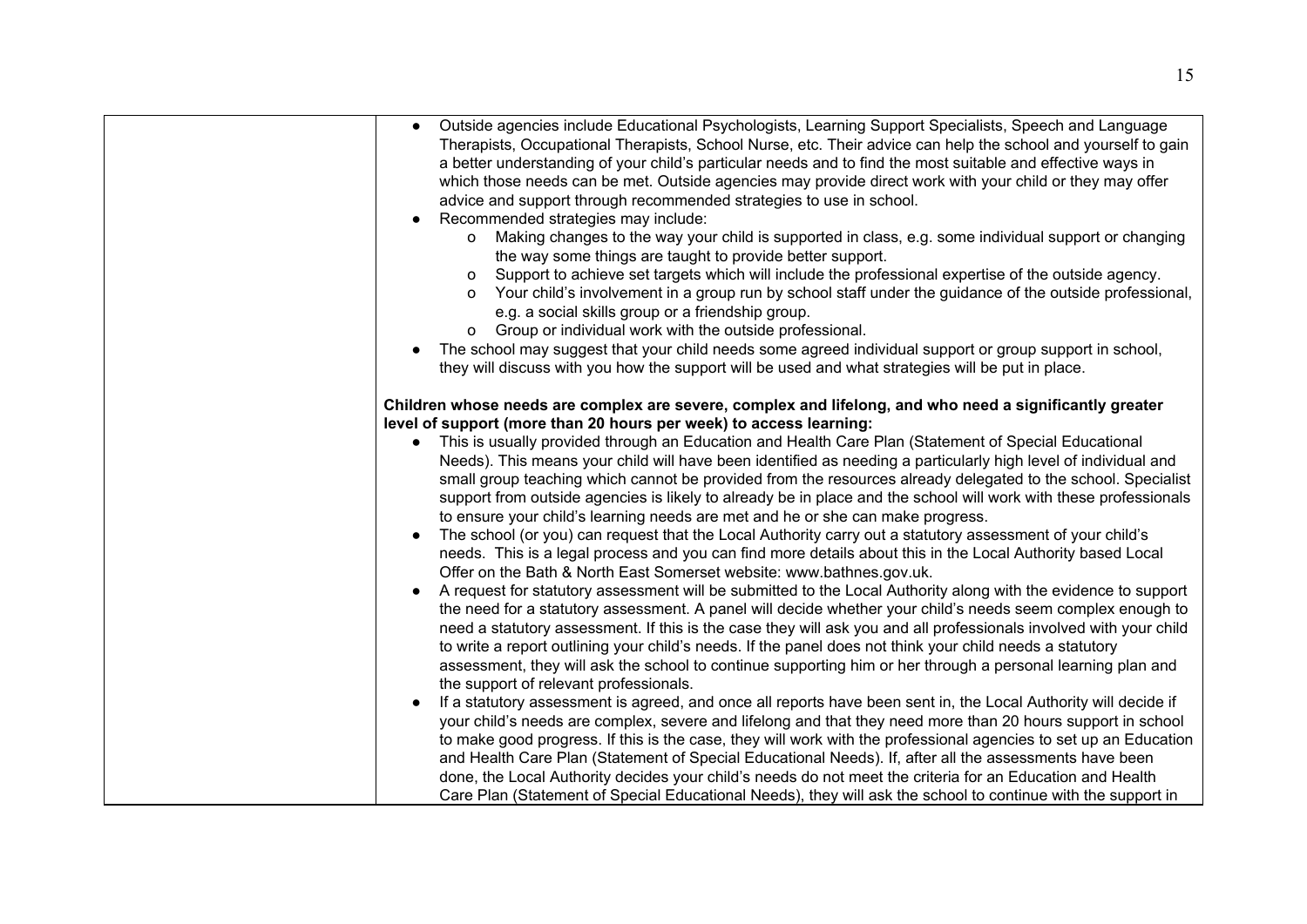| How will I be involved in the<br>decision making and day to<br>day school life of my child?                                             | place and also to set up a meeting in school to ensure a plan is in place to support your child to make as<br>much progress as possible.<br>The Education and Health Care Plan (Statement of Special Educational Needs) will outline the number of<br>hours of individual or small group support your child will receive from the Local Authority and how the support<br>should be used to achieve set objectives and what strategies should be put in place. It will also have long and<br>short term goals for your child.<br>The additional support will involve direct support from a teaching assistant who may be asked to support your<br>child with whole class learning, to run individual programmes or small group interventions including your child.<br>The way this support is used will be informed by your child's individual needs and the recommendations of<br>professionals involved with your child.<br>An Annual Review will be held each year, to which you and your child will be invited to contribute. In this<br>meeting your child's progress towards the objectives set out in the Education and Health Care Plan<br>(Statement of Special Educational Needs) will be discussed. Outside agencies working with your child are<br>also invited to attend this meeting.<br>13 How are parents involved in the school? How can I be involved?<br>• Your views, and that of your child, are important. We aim to involve you and to take your concerns into<br>account as best we can. We appreciate parents making contact with class teachers and the Inclusion Leader<br>and will do all we can to work with you. The progress of your child is of concern to both you and to the school.<br>In most cases, formal and informal meeting with class teachers, review meetings and Team Around the Child<br>meetings will make it possible for communication between you and the school to be open and effective.<br>We aim to meet with parents of children with SEND as often as possible, sometimes using a Home-School<br>book to ensure daily communication takes place. It is important for both you and your child to know that you<br>are being listened to and have opportunities to contribute towards plans on how best to support your child.<br>Please feel able to speak to your child's class teacher or Mrs Morris (Inclusion Leader) if you have important<br>information to share, or if you would like to discuss your child's progress and the support he/she is receiving<br>or needs to receive. |  |
|-----------------------------------------------------------------------------------------------------------------------------------------|--------------------------------------------------------------------------------------------------------------------------------------------------------------------------------------------------------------------------------------------------------------------------------------------------------------------------------------------------------------------------------------------------------------------------------------------------------------------------------------------------------------------------------------------------------------------------------------------------------------------------------------------------------------------------------------------------------------------------------------------------------------------------------------------------------------------------------------------------------------------------------------------------------------------------------------------------------------------------------------------------------------------------------------------------------------------------------------------------------------------------------------------------------------------------------------------------------------------------------------------------------------------------------------------------------------------------------------------------------------------------------------------------------------------------------------------------------------------------------------------------------------------------------------------------------------------------------------------------------------------------------------------------------------------------------------------------------------------------------------------------------------------------------------------------------------------------------------------------------------------------------------------------------------------------------------------------------------------------------------------------------------------------------------------------------------------------------------------------------------------------------------------------------------------------------------------------------------------------------------------------------------------------------------------------------------------------------------------------------------------------------------------------------------------------------------------------------------------------------------------------------------------------------------------------|--|
|                                                                                                                                         |                                                                                                                                                                                                                                                                                                                                                                                                                                                                                                                                                                                                                                                                                                                                                                                                                                                                                                                                                                                                                                                                                                                                                                                                                                                                                                                                                                                                                                                                                                                                                                                                                                                                                                                                                                                                                                                                                                                                                                                                                                                                                                                                                                                                                                                                                                                                                                                                                                                                                                                                                  |  |
| 14 Who can I contact for further information?                                                                                           |                                                                                                                                                                                                                                                                                                                                                                                                                                                                                                                                                                                                                                                                                                                                                                                                                                                                                                                                                                                                                                                                                                                                                                                                                                                                                                                                                                                                                                                                                                                                                                                                                                                                                                                                                                                                                                                                                                                                                                                                                                                                                                                                                                                                                                                                                                                                                                                                                                                                                                                                                  |  |
| Who would be my first point<br>of contact if I want to<br>discuss something about<br>my child?<br>Who can I talk to if I am<br>worried? | If you have concerns about your child's progress or wish to discuss how he or she is getting on, you should<br>$\bullet$<br>speak to your child's class teacher initially.<br>If you are not happy that your concerns are being taken into account and believe that your child is still not<br>$\bullet$<br>making progress, you can ask to speak to the Inclusion Leader, Mrs Morris, or the Headteacher, Miss<br>Hughes. Appointments can be made by visiting or telephoning the school office(0117 986 3852).<br>If you continue to be dissatisfied you can speak to the school's SEND governor. Appointments can be made<br>by visiting or telephoning the school office (0117 986 3852).                                                                                                                                                                                                                                                                                                                                                                                                                                                                                                                                                                                                                                                                                                                                                                                                                                                                                                                                                                                                                                                                                                                                                                                                                                                                                                                                                                                                                                                                                                                                                                                                                                                                                                                                                                                                                                                    |  |